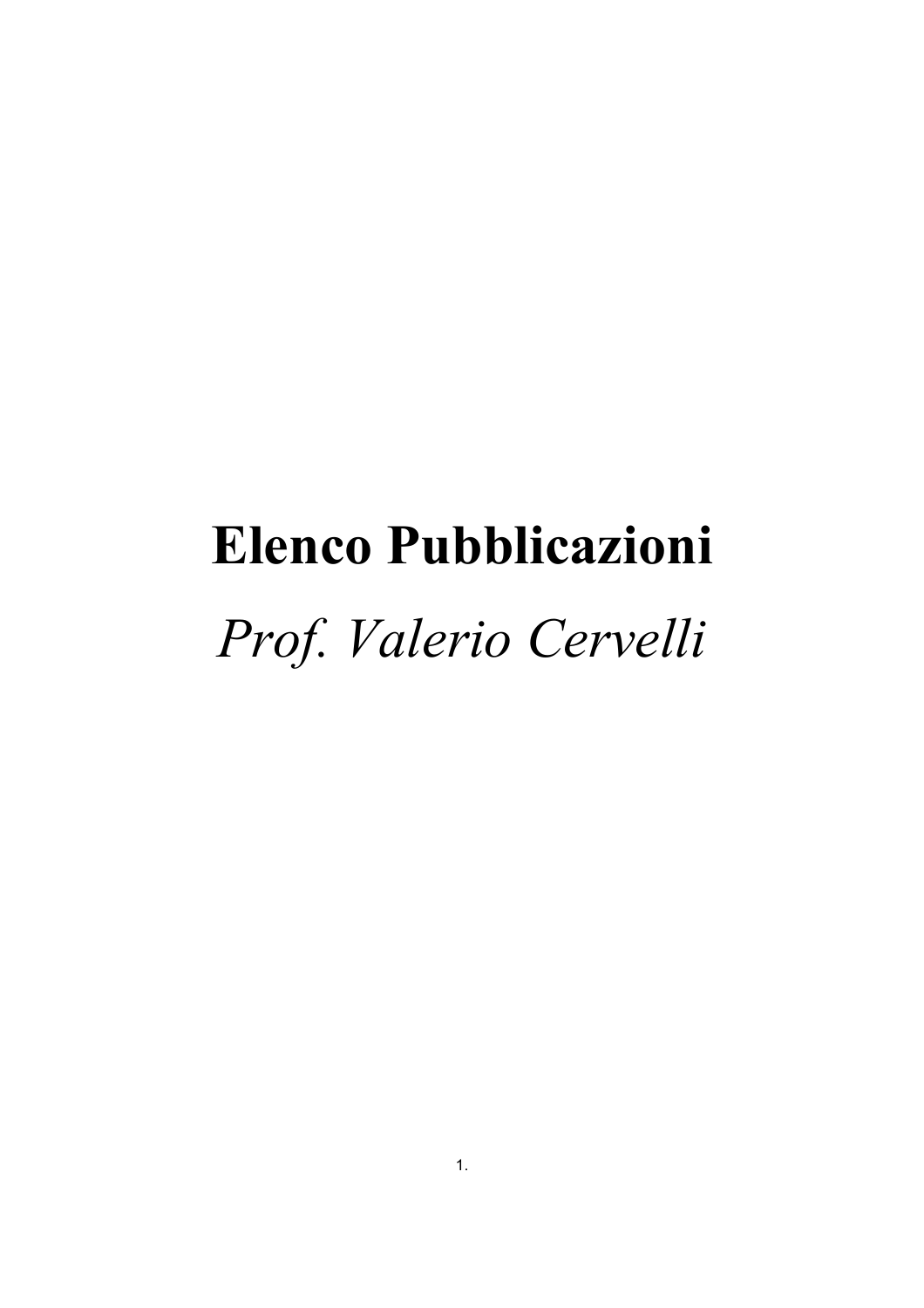The use of MatriDerm® and skin grafting in post-traumatic wounds. Cervelli V, Brinci L, Spallone D, Tati E, Palla L, Lucarini L, De Angelis B.

Int Wound J. 2011 May 12. doi: 10.1111/j.1742-481X.2011.00806.x. [Epub ahead of print]

PMID: 21564554 [PubMed - as supplied by publisher]

Related citations

2.

Use of platelet-rich plasma and hyaluronic acid in the loss of substance with bone exposure.

Cervelli V, Lucarini L, Spallone D, Palla L, Colicchia GM, Gentile P, De Angelis B.

Adv Skin Wound Care. 2011 Apr;24(4):176-81.

PMID: 21422842 [PubMed - in process]

Related citations

3.

Application of enhanced stromal vascular fraction and fat grafting mixed with PRP in post-traumatic lower extremity ulcers. Cervelli V, Gentile P, De Angelis B, Calabrese C, Di Stefani A, Scioli MG, Curcio BC, Felici M, Orlandi A. Stem Cell Res. 2011 Mar;6(2):103-11. Epub 2010 Nov 30. PMID: 21195687 [PubMed - in process] Related citations

4.

Epithelioid hemangioendothelioma of the facial bone.

Bottini DJ, Gentile P, Ascenzi P, Galante V, Ricci A, Cervelli V.

J Craniofac Surg. 2010 Nov;21(6):1994-6.

PMID: 21119482 [PubMed - in process]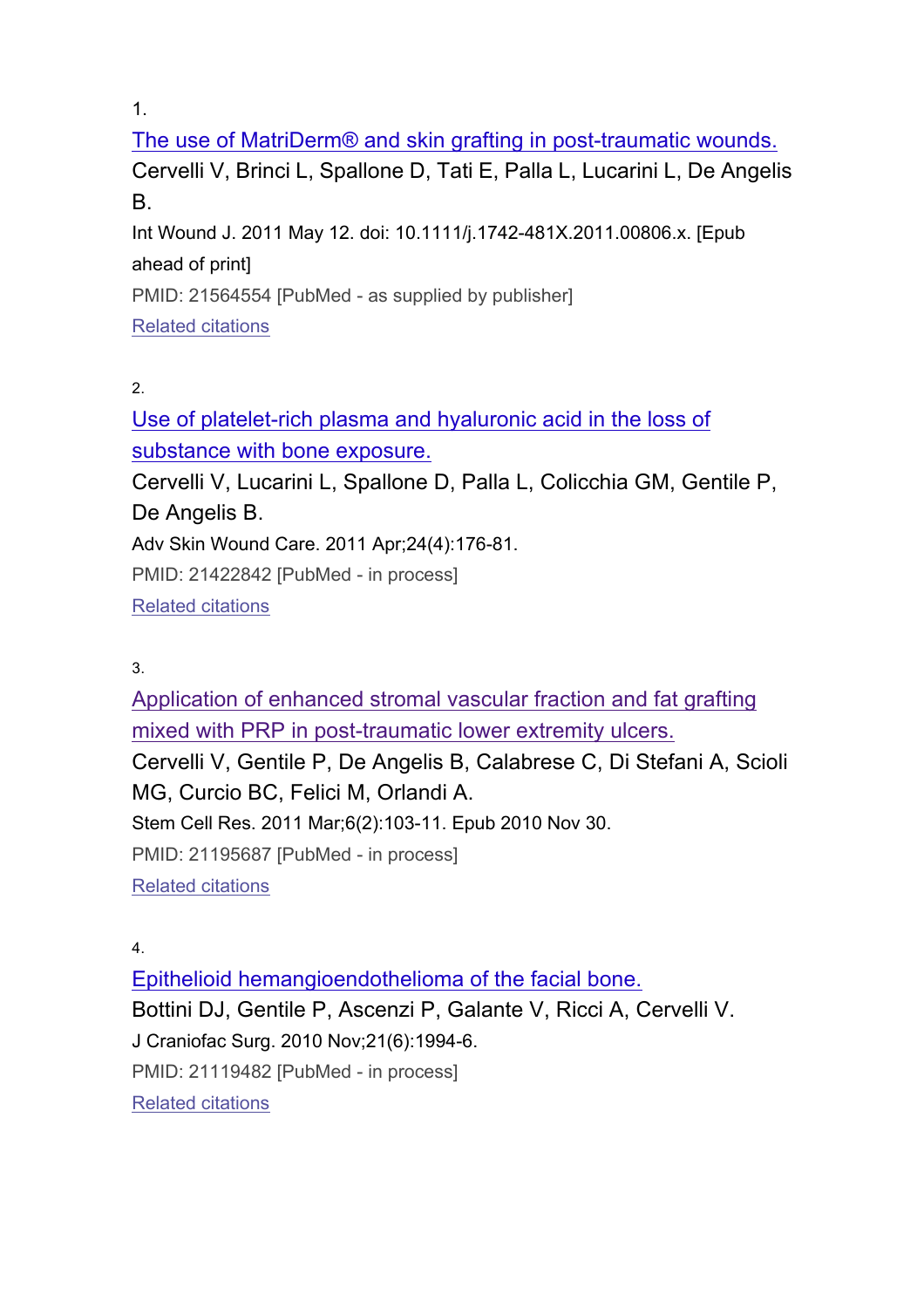Ultrapulsed fractional CO2 laser for the treatment of post-traumatic and pathological scars.

Cervelli V, Gentile P, Spallone D, Nicoli F, Verardi S, Petrocelli M, Balzani A.

J Drugs Dermatol. 2010 Nov;9(11):1328-31.

PMID: 21061753 [PubMed - indexed for MEDLINE] Related citations

## 6.

Autologous platelet-rich plasma: guidelines in plastic surgery. Gentile P, Cervelli V.

Plast Reconstr Surg. 2010 Nov;126(5):269e-270e. No abstract available. PMID: 21042088 [PubMed - indexed for MEDLINE] Related citations

## 7.

New trends in breast reconstructive surgery: "Florentine Lily" reductive mastoplasty.

Rogliani M, Gentile P, Trimarco A, Labardi L, Brinci L, Palla L, Cervelli V.

Eur Rev Med Pharmacol Sci. 2010 Jun;14(6):563-6.

PMID: 20712265 [PubMed - indexed for MEDLINE]

Related citations

8.

Treatment of stable vitiligo hands by ReCell system: a preliminary report.

Cervelli V, Spallone D, Lucarini L, Palla L, Brinci L, De Angelis B. Eur Rev Med Pharmacol Sci. 2010 Aug;14(8):691-4.

PMID: 20707289 [PubMed - indexed for MEDLINE]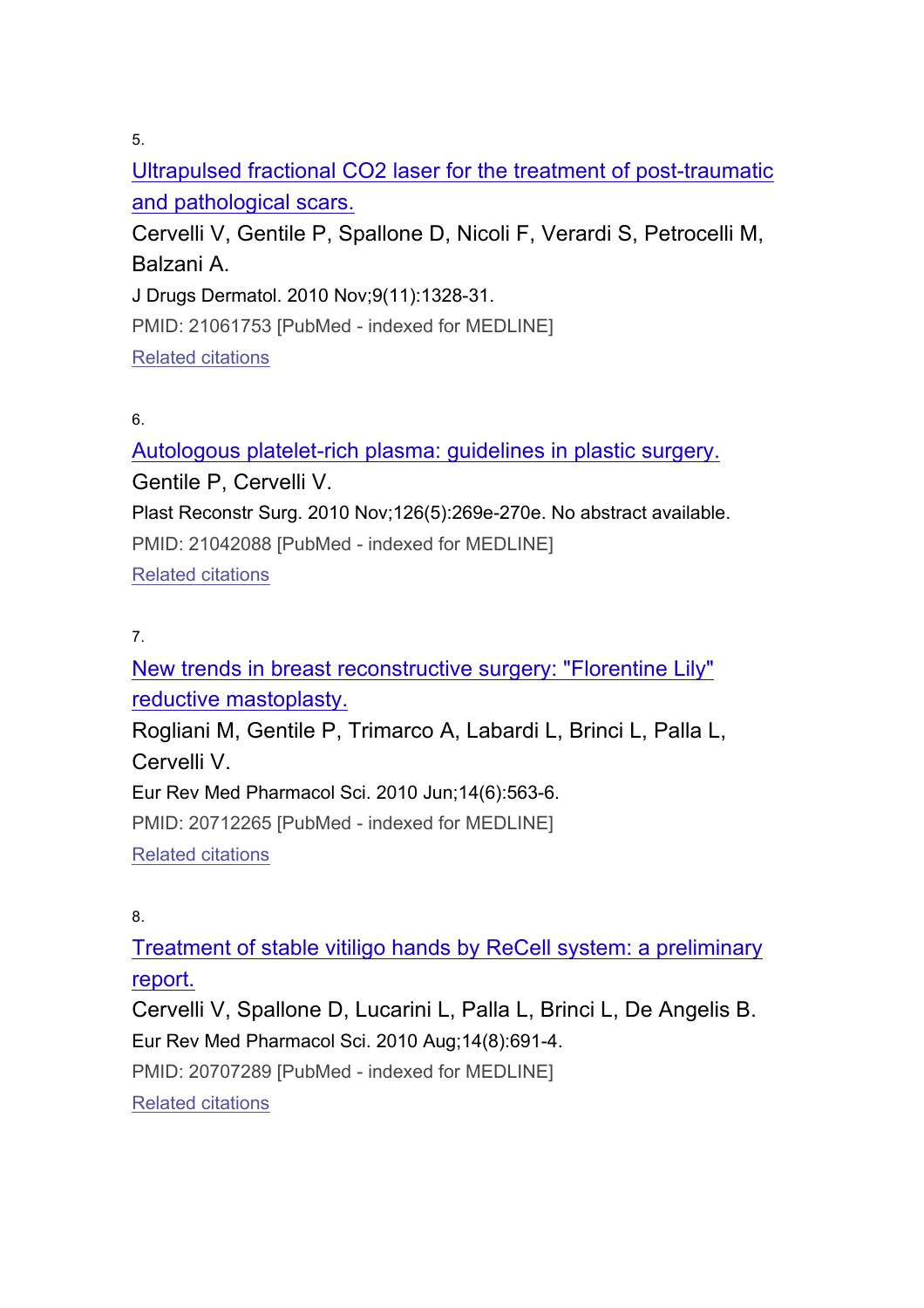Compartment syndrome of the hand with acute bullous eruption due to extravasation of computed tomography contrast material.

D'Asero G, Tati E, Petrocelli M, Brinci L, Palla L, Cerulli P, Cervelli V. Eur Rev Med Pharmacol Sci. 2010 Jul;14(7):643-6.

PMID: 20707256 [PubMed - indexed for MEDLINE] Related citations

10.

A case of labial fusion and urinary pseudo-incontinence in an elderly woman. A surgical treatment and a review.

Palla L, De Angelis B, Lucarini L, Spallone D, Palla G, Cervelli V. Eur Rev Med Pharmacol Sci. 2010 May;14(5):491-3. Review.

PMID: 20556931 [PubMed - indexed for MEDLINE]

Related citations

11.

The use of Matriderm and autologous skin grafting in the treatment of diabetic ulcers: a case report.

Cervelli V, Lucarini L, Cerretani C, Spallone D, Palla L, Brinci L, De Angelis B.

Int Wound J. 2010 Aug;7(4):291-6. Epub 2010 Jun 8.

PMID: 20529143 [PubMed - indexed for MEDLINE]

Related citations

12.

Use of platelet rich plasma and hyaluronic acid on exposed tendons of the foot and ankle.

Cervelli V, Lucarini L, Spallone D, Brinci L, de Angelis B.

J Wound Care. 2010 May;19(5):186, 188-90.

PMID: 20505591 [PubMed - indexed for MEDLINE]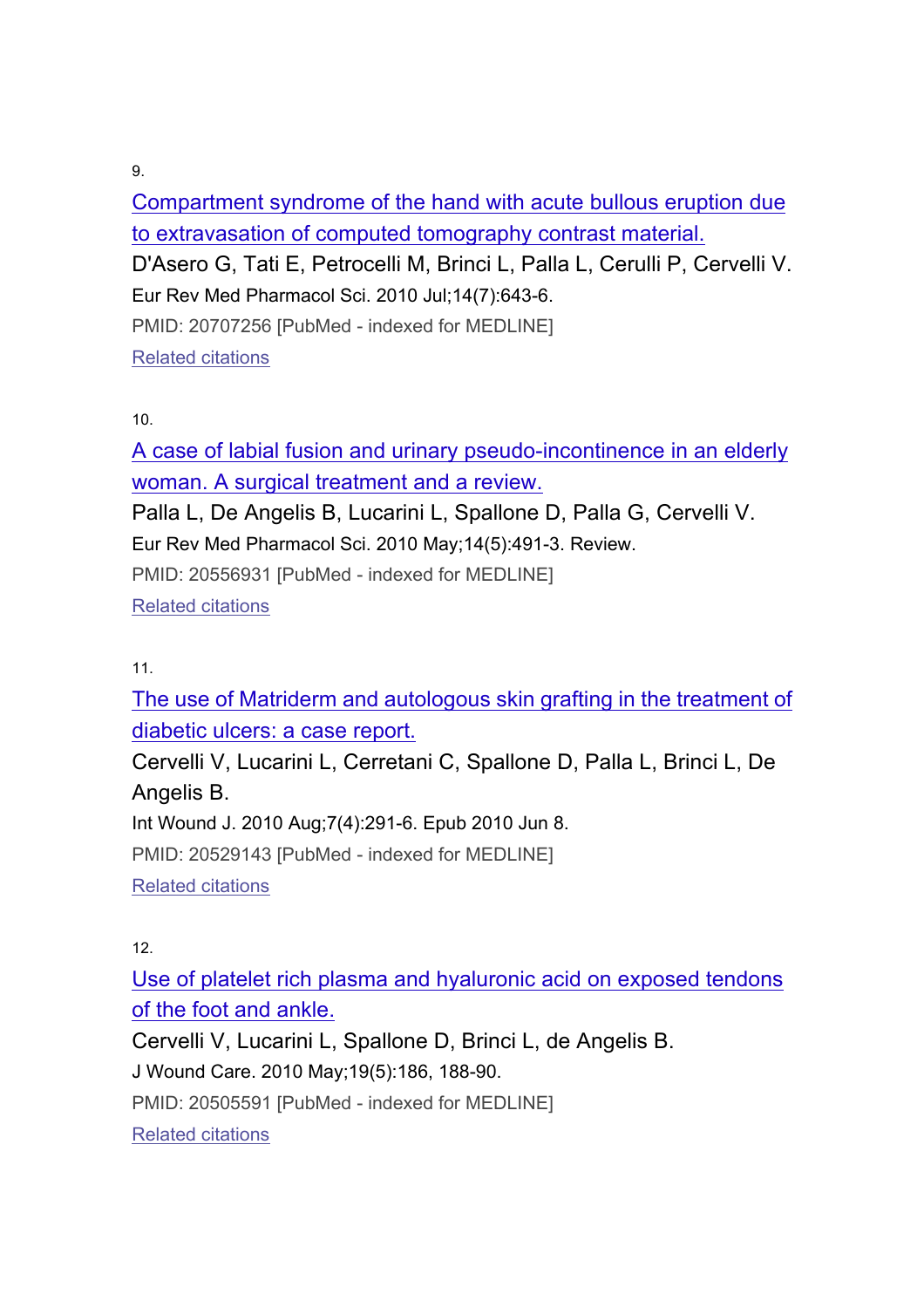Tissue regeneration in loss of substance on the lower limbs through use of platelet-rich plasma, stem cells from adipose tissue, and hyaluronic acid.

Cervelli V, De Angelis B, Lucarini L, Spallone D, Balzani A, Palla L, Gentile P, Cerulli P.

Adv Skin Wound Care. 2010 Jun;23(6):262-72.

PMID: 20489388 [PubMed - indexed for MEDLINE]

Related citations

## 14.

Application of platelet-rich plasma in maxillofacial surgery: clinical evaluation.

Gentile P, Bottini DJ, Spallone D, Curcio BC, Cervelli V. J Craniofac Surg. 2010 May;21(3):900-4.

PMID: 20485077 [PubMed - indexed for MEDLINE]

Related citations

15.

Fibroadenoma in the bilateral accessory axillary breast. Gentile P, Izzo V, Cervelli V. Aesthetic Plast Surg. 2010 Oct;34(5):657-9. Epub 2010 Apr 8. PMID: 20376660 [PubMed - indexed for MEDLINE] Related citations

16.

Treatment of stable vitiligo by ReCell system. Cervelli V, De Angelis B, Balzani A, Colicchia G, Spallone D, Grimaldi M. Acta Dermatovenerol Croat. 2009;17(4):273-8. PMID: 20021980 [PubMed - indexed for MEDLINE] Related citations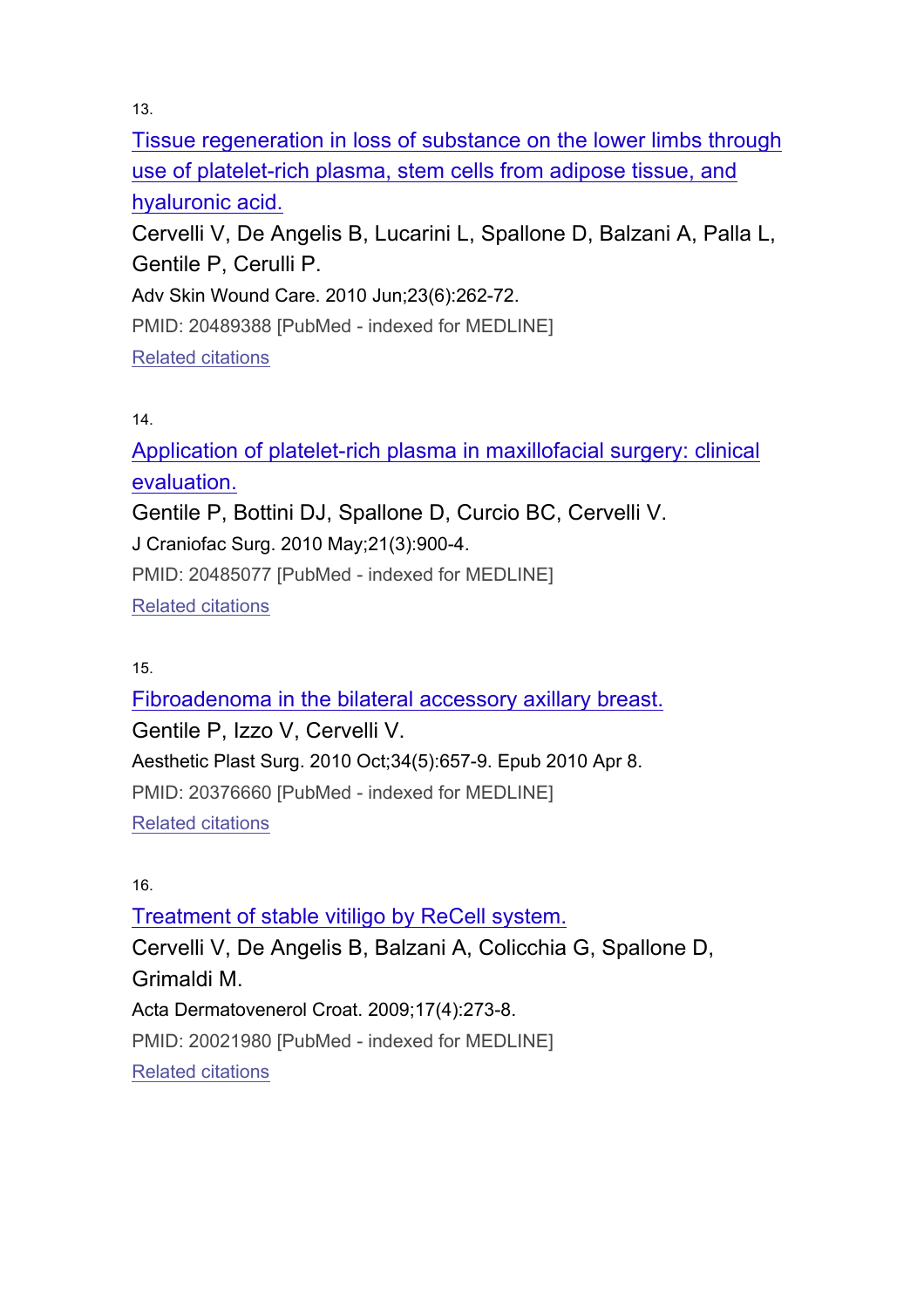An original application of the Endotine Ribbon device for brow lift. Pascali M, Gualdi A, Bottini DJ, Botti C, Botti G, Cervelli V. Plast Reconstr Surg. 2009 Nov;124(5):1652-61. PMID: 20009852 [PubMed - indexed for MEDLINE] Related citations

18.

A neglected giant subcutaneous leiomyosarcoma of the shoulder: a case report.

Palla L, Gentile P, Cannatà C, Ascenzi P, Buonomo O, Cervelli V. Eur Rev Med Pharmacol Sci. 2009 Sep-Oct;13(5):389-92.

PMID: 19961046 [PubMed - indexed for MEDLINE]

Related citations

19.

Use of a novel autologous cell-harvesting device to promote epithelialization and enhance appropriate pigmentation in scar reconstruction.

Cervelli V, De Angelis B, Spallone D, Lucarini L, Arpino A, Balzani A. Clin Exp Dermatol. 2010 Oct;35(7):776-80. doi:

10.1111/j.1365-2230.2009.03728.x.

PMID: 19958370 [PubMed - indexed for MEDLINE]

Related citations

20.

Description of columellar defects and its tridimensional remedial techniques.

Bottini DJ, Galante V, Gentile P, Maggiulli F, Palla L, D'Asero GM, Cervelli V.

Eur Rev Med Pharmacol Sci. 2009 May-Jun;13(3):193-6.

PMID: 19673170 [PubMed - indexed for MEDLINE]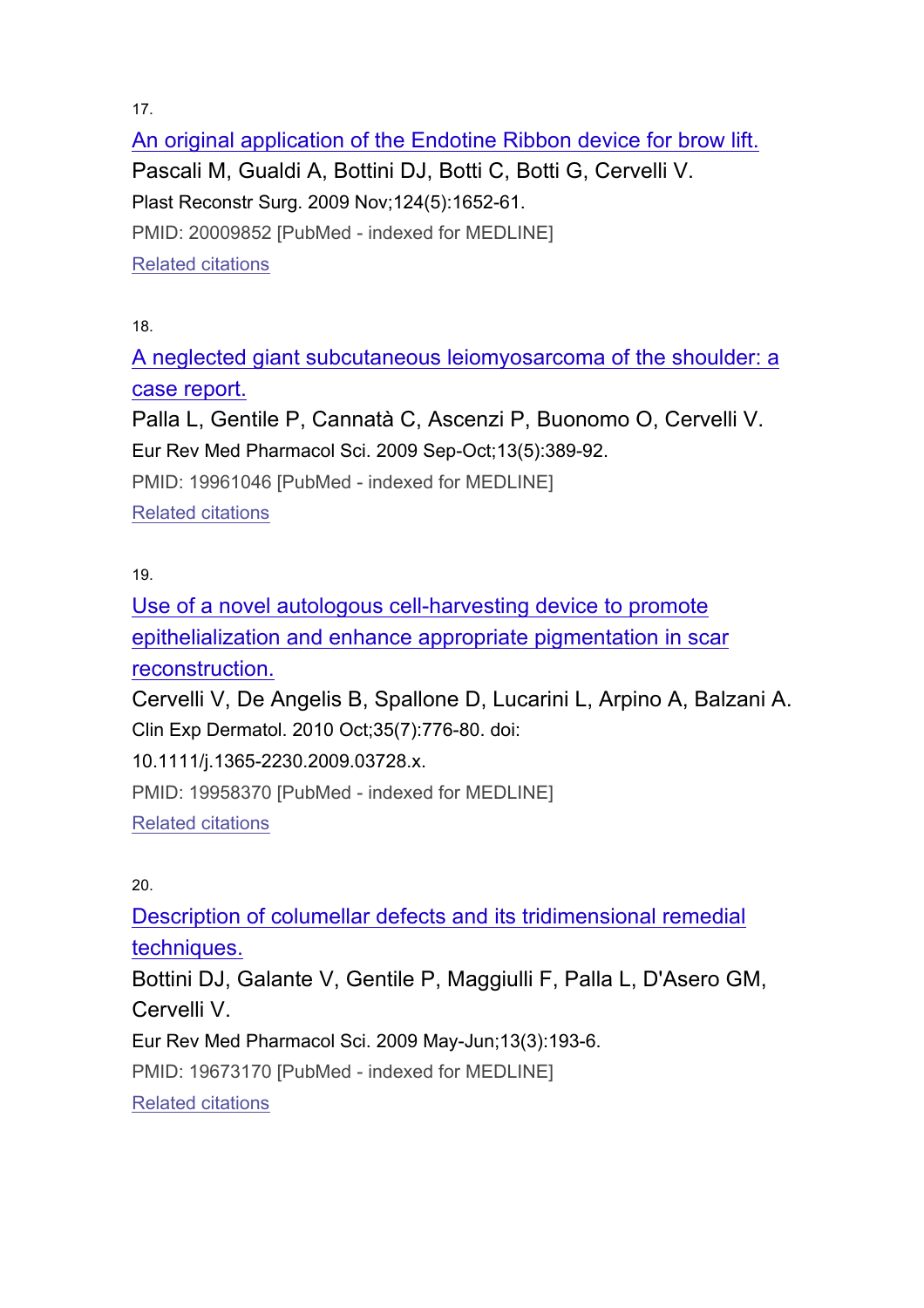Autologous platelet-rich plasma mixed with purified fat graft in aesthetic plastic surgery.

Cervelli V, Palla L, Pascali M, De Angelis B, Curcio BC, Gentile P. Aesthetic Plast Surg. 2009 Sep;33(5):716-21. Epub 2009 Jul 9. PMID: 19588189 [PubMed - indexed for MEDLINE] Related citations

22.

Nanocrystalline silver: a systematic review of randomized trials conducted on burned patients and an evidence-based assessment of potential advantages over older silver formulations.

Gravante G, Caruso R, Sorge R, Nicoli F, Gentile P, Cervelli V.

Ann Plast Surg. 2009 Aug;63(2):201-5. Review.

PMID: 19571738 [PubMed - indexed for MEDLINE]

Related citations

## 23.

Defective infiltration of natural killer cells in MICA/B-positive renal cell carcinoma involves beta(2)-integrin-mediated interaction.

Sconocchia G, Spagnoli GC, Del Principe D, Ferrone S, Anselmi M, Wongsena W, Cervelli V, Schultz-Thater E, Wyler S, Carafa V, Moch H, Terracciano L, Tornillo L.

Neoplasia. 2009 Jul;11(7):662-71.

PMID: 19568411 [PubMed - indexed for MEDLINE] **Free PMC Article** Free full text Related citations

24.

Diabetic mastopathy: observation of a case in post-menopause and review of existing literature.

Palla L, Gentile P, Grimaldi M, Galante V, Cervelli V.

Eur Rev Med Pharmacol Sci. 2009 Mar-Apr;13(2):151-2. No abstract available.

PMID: 19499852 [PubMed - indexed for MEDLINE]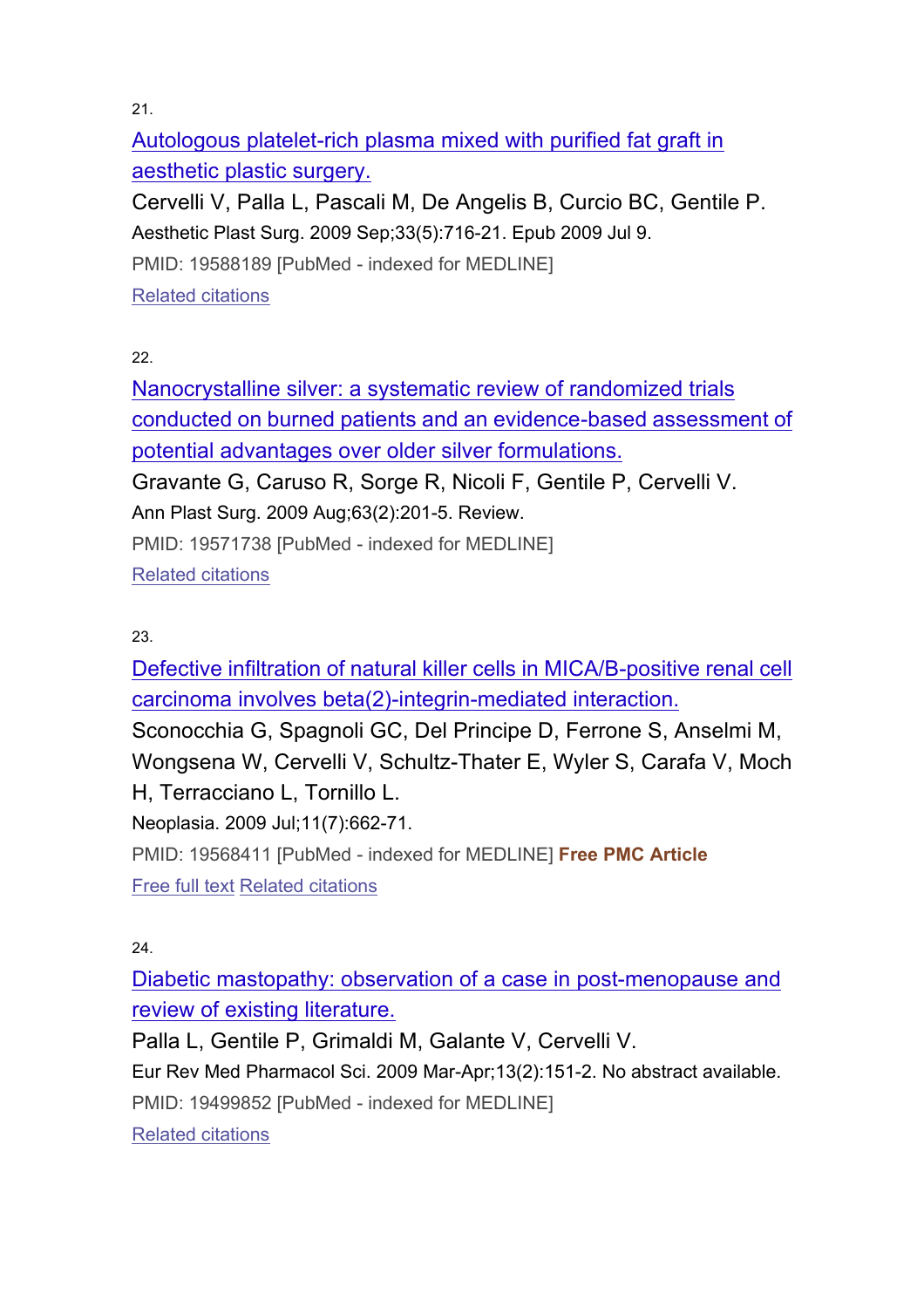Alar batten cartilage graft: treatment of internal and external nasal valve collapse. Cervelli V, Spallone D, Bottini JD, Silvi E, Gentile P, Curcio B, Pascali M. Aesthetic Plast Surg. 2009 Jul;33(4):625-34. Epub 2009 May 7. PMID: 19421808 [PubMed - indexed for MEDLINE]

Related citations

26.

Postoperative seromas after abdominoplasty: a retrospective analysis of 494 patients and possible risk factors. Araco A, Gravante G, Araco F, Sorge R, Cervelli V. Plast Reconstr Surg. 2009 Apr;123(4):158e-159e. No abstract available. PMID: 19337077 [PubMed - indexed for MEDLINE]

Related citations

## 27.

Dual energy X-ray absorptiometry in pre-obese/obese women undergoing reduction mammaplasty.

Cervelli V, Di Renzo L, Grimaldi M, Di Fede MC, Gentile P, Gravante G, di Lorenzo N, De Lorenzo A.

J Plast Reconstr Aesthet Surg. 2009 Jun;62(6):e187-9. Epub 2009 Mar 28. No abstract available.

PMID: 19328759 [PubMed - indexed for MEDLINE]

Related citations

28.

Use of platelet gel in chronic lower extremity ulcers.

Cervelli V, Gentile P, Casciani CU.

Plast Reconstr Surg. 2009 Mar;123(3):122e-123e. No abstract available.

PMID: 19319036 [PubMed - indexed for MEDLINE]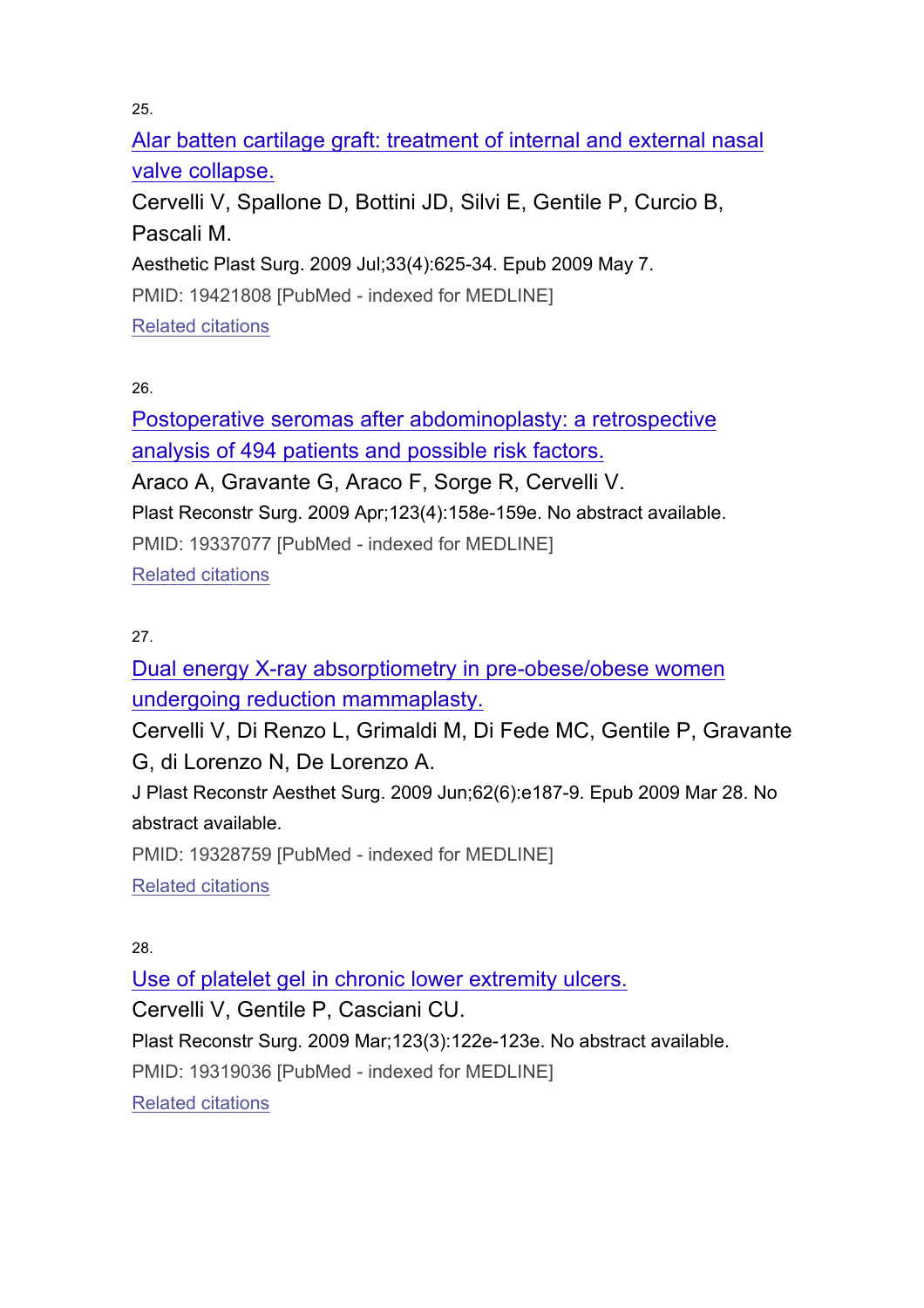Application of platelet-rich plasma in plastic surgery: clinical and in vitro evaluation.

Cervelli V, Gentile P, Scioli MG, Grimaldi M, Casciani CU, Spagnoli LG, Orlandi A.

Tissue Eng Part C Methods. 2009 Dec;15(4):625-34.

PMID: 19231923 [PubMed - indexed for MEDLINE]

Related citations

30.

Regenerative surgery: use of fat grafting combined with platelet-rich plasma for chronic lower-extremity ulcers.

Cervelli V, Gentile P, Grimaldi M.

Aesthetic Plast Surg. 2009 May;33(3):340-5. Epub 2009 Jan 21.

PMID: 19156458 [PubMed - indexed for MEDLINE]

Related citations

31.

Nasal dorsum reconstruction with 11th rib cartilage and auricular cartilage grafts.

Gentile P, Cervelli V.

Ann Plast Surg. 2009 Jan;62(1):63-6. Review.

PMID: 19131722 [PubMed - indexed for MEDLINE]

Related citations

32.

Use of platelet gel in Romberg syndrome. Cervelli V, Gentile P. Plast Reconstr Surg. 2009 Jan;123(1):22e-23e. No abstract available. PMID: 19116514 [PubMed - indexed for MEDLINE] Related citations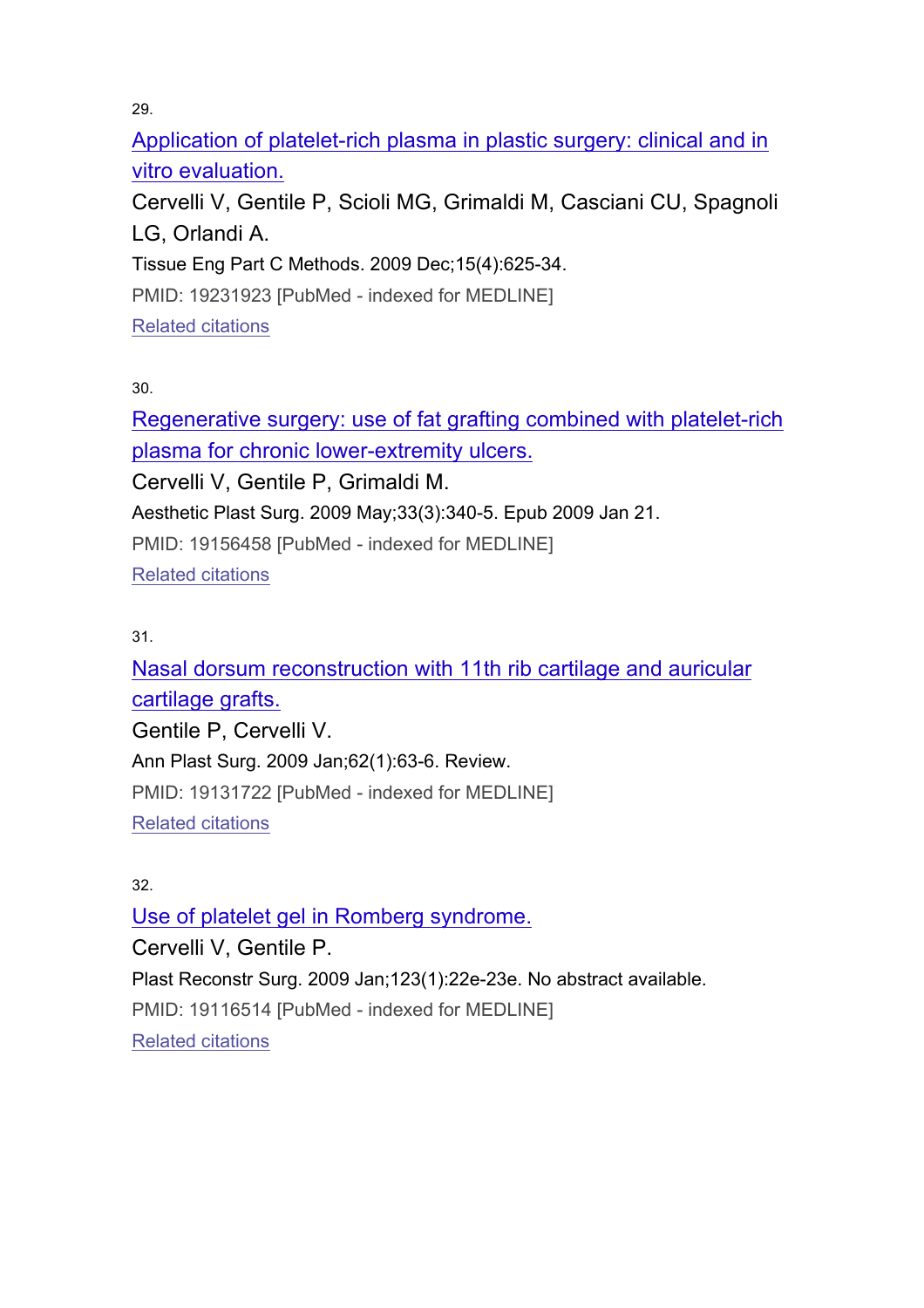Rhinoplasty procedures: state of art in plastic surgery. Gentile P, Bottini DJ, Cervelli V. J Craniofac Surg. 2008 Nov;19(6):1491-6. PMID: 19098538 [PubMed - indexed for MEDLINE] Related citations

34.

Challenges in reconstructive surgery: management of "bride burning".

Araco A, Gravante G, Araco F, Gentile P, Cervelli V. Plast Reconstr Surg. 2008 Nov;122(5):165e-166e. No abstract available. PMID: 18971707 [PubMed - indexed for MEDLINE] Related citations

35.

Improvement of physical and psychological symptoms after breast reduction.

Rogliani M, Gentile P, Labardi L, Donfrancesco A, Cervelli V. J Plast Reconstr Aesthet Surg. 2009 Dec;62(12):1647-9. Epub 2008 Oct 23. PMID: 18951077 [PubMed - indexed for MEDLINE] Related citations

36.

Open-tip approach: evolutions in rhinoplasty. Gentile P, Bottini DJ, Nicoli F, Cervelli V. J Craniofac Surg. 2008 Sep;19(5):1323-9. PMID: 18812858 [PubMed - indexed for MEDLINE] Related citations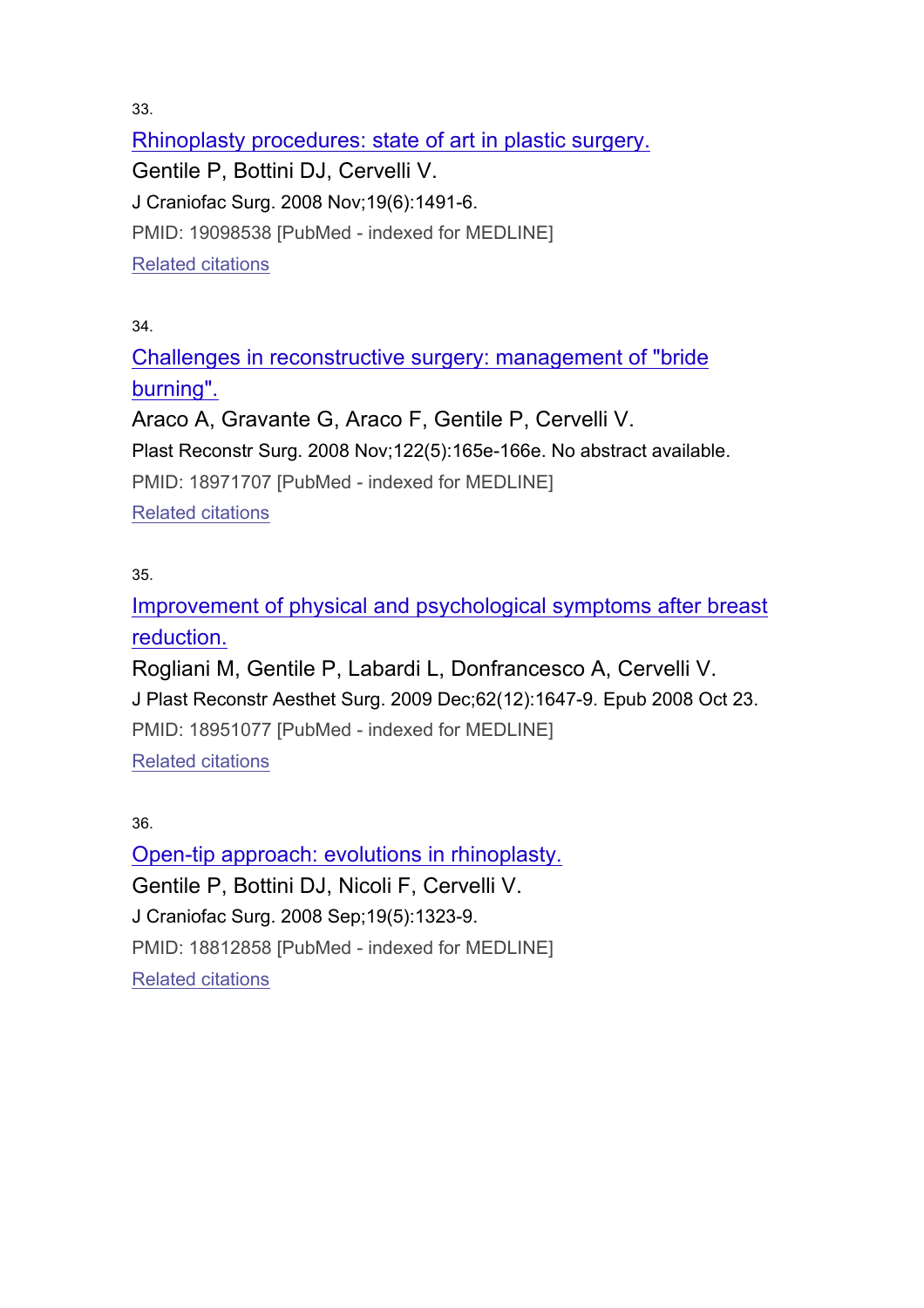Use of cell fat mixed with platelet gel in progressive hemifacial atrophy.

Cervelli V, Gentile P. Aesthetic Plast Surg. 2009 Jan;33(1):22-7. Epub 2008 Aug 14. PMID: 18704559 [PubMed - indexed for MEDLINE] Related citations

38.

Lipostructure technique in Romberg syndrome. Grimaldi M, Gentile P, Labardi L, Silvi E, Trimarco A, Cervelli V. J Craniofac Surg. 2008 Jul;19(4):1089-91. PMID: 18650738 [PubMed - indexed for MEDLINE] Related citations

39.

Abdominal dermolipectomy: risks and complications in smokers treated from 2004 to october of 2006.

Rogliani M, Gentile P, Silvi E, Labardi L, Cervelli V. Plast Reconstr Surg. 2008 Aug;122(2):85e-6e. No abstract available.

PMID: 18626333 [PubMed - indexed for MEDLINE]

Related citations

40.

Burns: bone-anchored, extra-oral implantology. Gentile P, Bottini DJ, Colicchia GM, Trimarco A, Cervelli V. J Burn Care Res. 2008 Jul-Aug;29(4):627-31. PMID: 18535470 [PubMed - indexed for MEDLINE] Related citations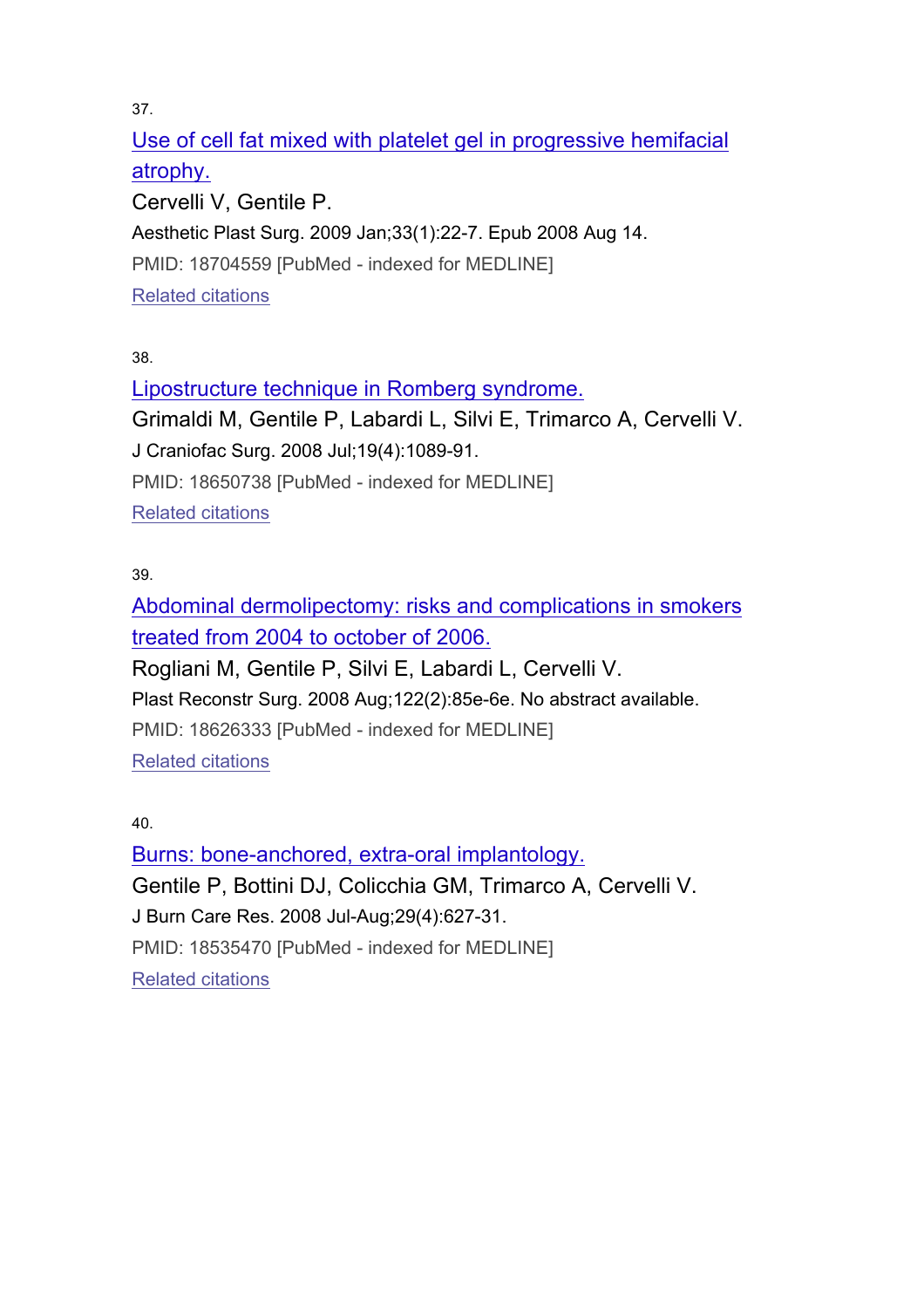The use of bone-anchored implants for absent ear. Gentile P, Bottini DJ, Gravante G, Nicoli F, Caruso R, Cervelli V. J Craniofac Surg. 2008 May;19(3):744-7. PMID: 18520393 [PubMed - indexed for MEDLINE] Related citations

42.

Pulmonary embolism after combined abdominoplasty and flank liposuction: a correlation with the amount of fat removed. Gravante G, Araco A, Sorge R, Araco F, Nicoli F, Caruso R, Langiano N, Cervelli V. Ann Plast Surg. 2008 Jun;60(6):604-8. PMID: 18520191 [PubMed - indexed for MEDLINE] Related citations

43.

Alternative strategy to reconstruct the nose after excision: extra-oral implant anchored to bone.

Gentile P, Nicoli F, Caruso R, Gravante G, Cervelli V. Br J Oral Maxillofac Surg. 2009 Jan;47(1):50-1. Epub 2008 May 19. PMID: 18490088 [PubMed - indexed for MEDLINE] Related citations

44.

The Stickler syndrome. A genetic disease with clinical implications for the plastic surgeon.

Cervelli V, Bottini DJ, Grimaldi M, Gentile P, Caruso R, Gravante G. J Plast Reconstr Aesthet Surg. 2008 Aug;61(8):987-8. Epub 2008 May 23. No abstract available.

PMID: 18458010 [PubMed - indexed for MEDLINE] Related citations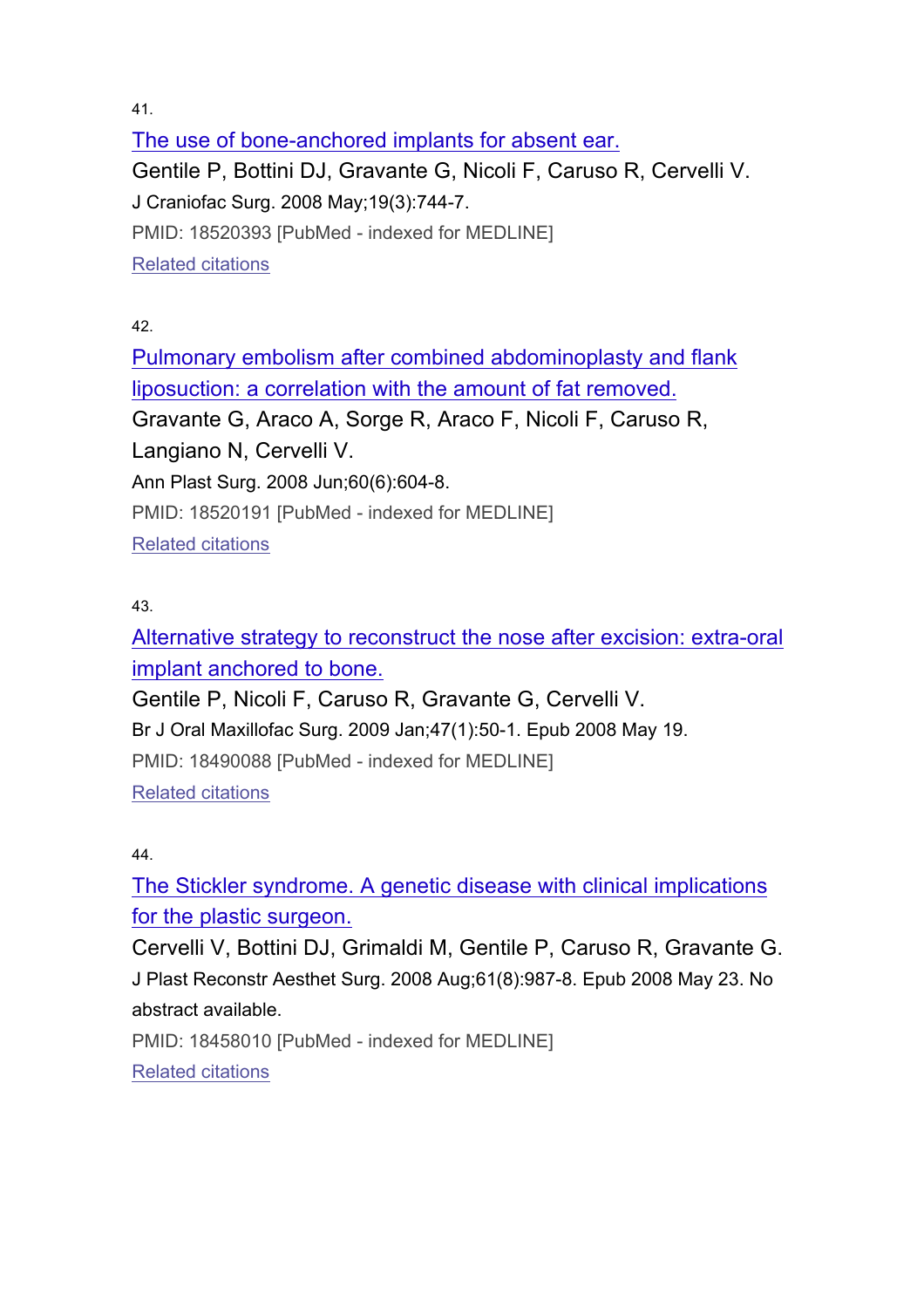45

Wound infections in aesthetic abdominoplasties: the role of smoking. Araco A, Gravante G, Sorge R, Araco F, Delogu D, Cervelli V. Plast Reconstr Surg. 2008 May;121(5):305e-310e. PMID: 18453943 [PubMed - indexed for MEDLINE] Related citations

46.

Wound infections in body contouring mastopexy with breast reduction after laparoscopic adjustable gastric bandings: the role of smoking.

Gravante G, Araco A, Sorge R, Araco F, Delogu D, Cervelli V. Obes Surg. 2008 Jun;18(6):721-7. Epub 2008 Mar 26. PMID: 18365296 [PubMed - indexed for MEDLINE]

Related citations

## 47.

Loss of substance from the cranial vault: alternative technique in reconstructive surgery.

Gentile P, Bottini DJ, Felici M, Garelli A, Nicoli F, Cervelli V.

J Craniofac Surg. 2008 Mar;19(2):558-9. No abstract available.

PMID: 18362758 [PubMed - indexed for MEDLINE]

Related citations

48.

Hypercondylia: problems in diagnosis and therapeutic indications. Cervelli V, Bottini DJ, Arpino A, Trimarco A, Cervelli G, Mugnaini F. J Craniofac Surg. 2008 Mar;19(2):406-10. PMID: 18362718 [PubMed - indexed for MEDLINE] Related citations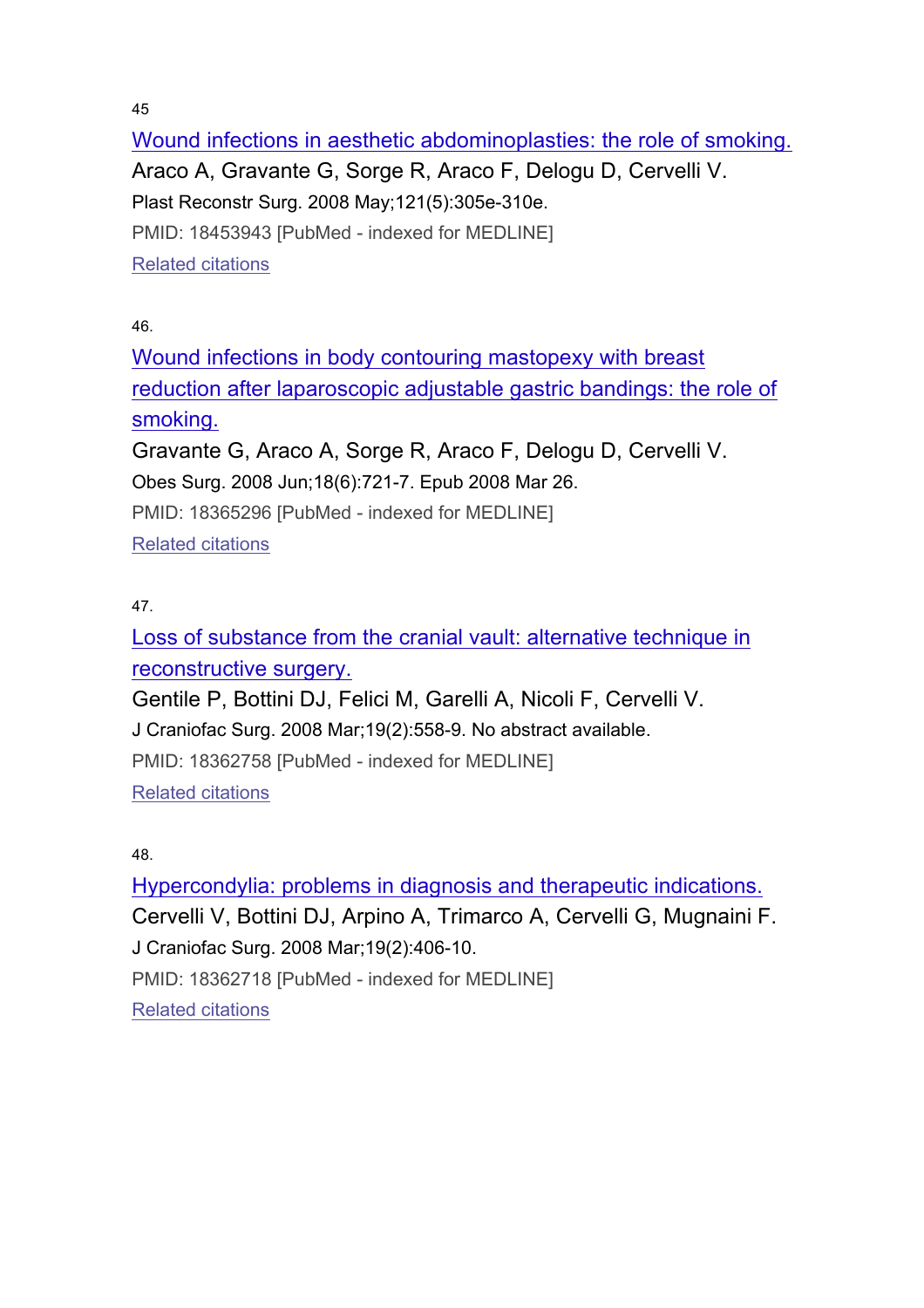New trends in reconstructive surgery: report of a young woman with extensive sulfuric acid burns. Gentile P, Cervelli V, Spallone D. J Burn Care Res. 2008 Mar-Apr;29(2):423. No abstract available. PMID: 18354309 [PubMed - indexed for MEDLINE] Related citations

50.

The evaluation of breast tissues removed during reductive mammaplasty with dual energy X-ray absorptiometry. De Lorenzo A, Gravante G, Sorge R, Nicoli F, Caruso R, Araco A, Servidio M, Orlandi A, Cervelli V. Eur J Radiol. 2009 Jun;70(3):549-54. Epub 2008 Mar 18. PMID: 18353588 [PubMed - indexed for MEDLINE] Related citations

51.

Miniabdominoplasty for the treatment of aesthetic defects after Pfannenstiel incisions.

Cervelli V, Grimaldi M, Gentile P, Araco A, Colicchia GM, Gravante G.

Scand J Plast Reconstr Surg Hand Surg. 2008;42(2):96-100.

PMID: 1835354 [PubMed - indexed for MEDLINE]

Related citations

52.

Fillers and biocompatibility: lack of human complement activating capacity.

Perricone R, Galante V, Bernardini S, Guarino M, Cervelli V. Plast Reconstr Surg. 2008 Mar;121(3):154e-155e. No abstract available. PMID: 18317118 [PubMed - indexed for MEDLINE] Related citations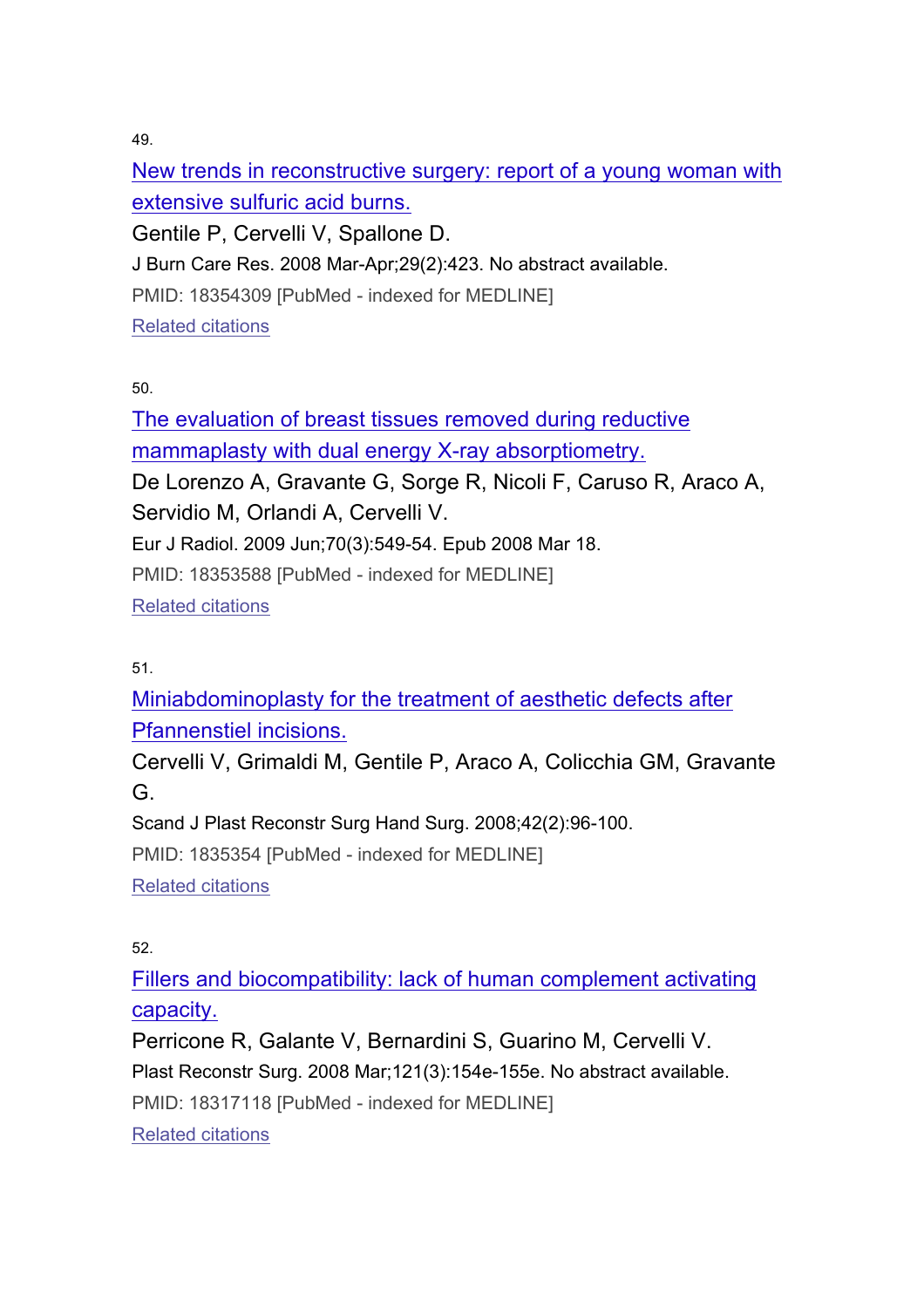Infections after plastic procedures: incidences, etiologies, risk factors, and antibiotic prophylaxis.

Gravante G, Caruso R, Araco A, Cervelli V.

Aesthetic Plast Surg. 2008 Mar;32(2):243-51. Review.

PMID: 18080159 [PubMed - indexed for MEDLINE]

Related citations

## 54.

Sex differences in body fat parameters from the early reproductive to the postreproductive period of life: a multivariate analysis.

Gloria-Bottini F, Cervelli V, Giarrizzo GF, Martinoli R, Di Renzo L, De Lorenzo A.

Hum Biol. 2007 Aug;79(4):373-9.

PMID: 18075002 [PubMed - indexed for MEDLINE]

Related citations

55.

Seroma treatment after dermo-lipectomy. Rogliani M, Gentile P, Cervelli V. Ann Chir Plast Esthet. 2008 Dec;53(6):534-6. Epub 2007 Dec 4. PMID: 18055090 [PubMed - indexed for MEDLINE] Related citations

56.

Bone-anchored implant in cosmetic finger reconstruction. Cervelli V, Bottini DJ, Arpino A, Grimaldi M, Rogliani M, Gentile P. Ann Chir Plast Esthet. 2008 Aug;53(4):365-7. Epub 2007 Nov 26. PMID: 18031918 [PubMed - indexed for MEDLINE] Related citations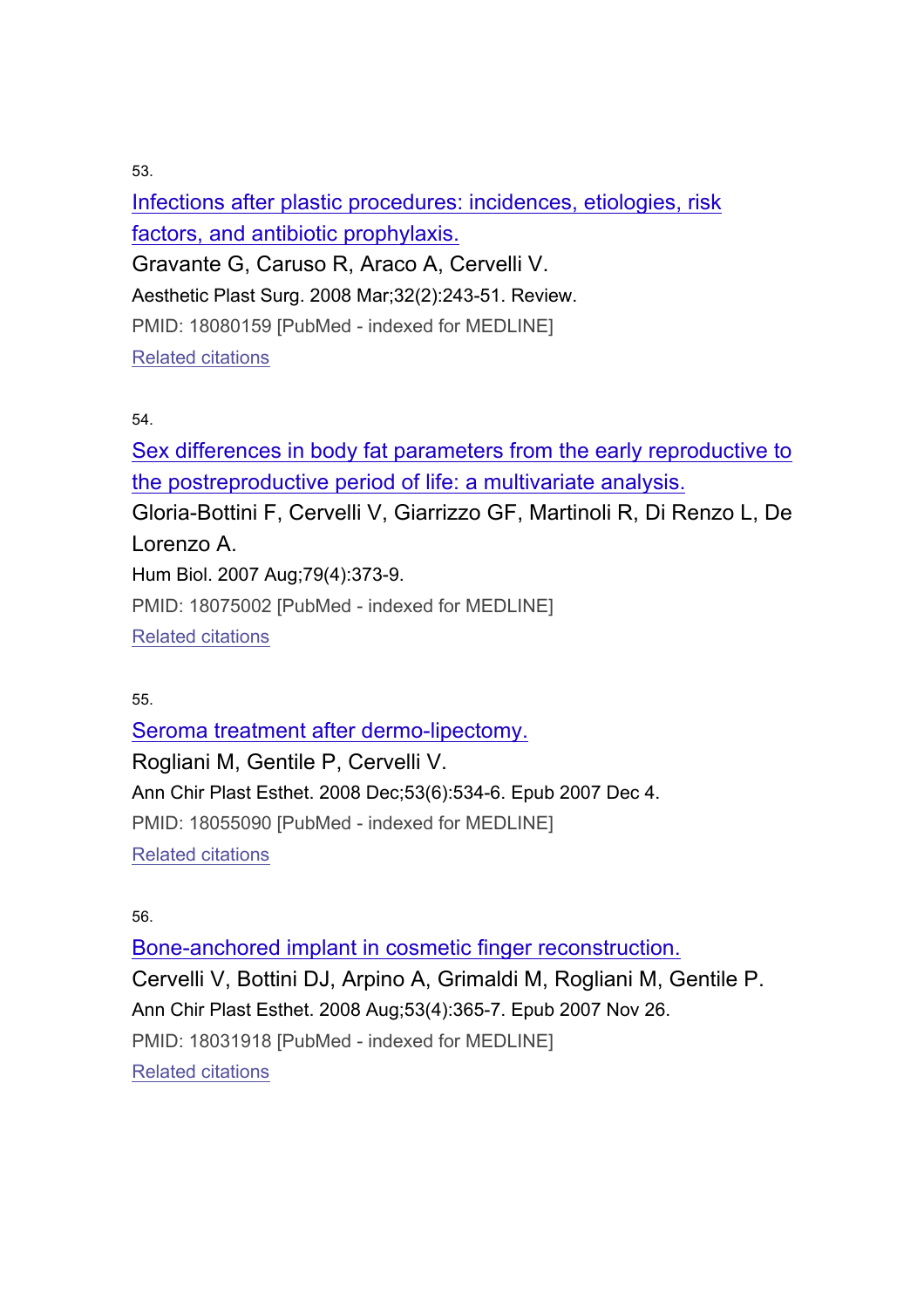Wound infections in post-bariatric patients undergoing body contouring abdominoplasty: the role of smoking. Gravante G, Araco A, Sorge R, Araco F, Delogu D, Cervelli V. Obes Surg. 2007 Oct;17(10):1325-31. PMID: 18000726 [PubMed - indexed for MEDLINE] Related citations

#### 58.

Reconstruction of the nasal dorsum with Medpor implants. Gentile P, Bottini DJ, Cervelli V. J Craniofac Surg. 2007 Nov;18(6):1506-8. No abstract available. PMID: 17993918 [PubMed - indexed for MEDLINE] Related citations

#### 59.

Reconstruction of the alar nose. Cervelli V, Gentile P, Bottini DJ. J Craniofac Surg. 2007 Nov;18(6):1477-9. PMID: 17993907 [PubMed - indexed for MEDLINE] Related citations

#### 60.

Reconstruction of the nasal alar. Cervelli V, Gentile P, Bottini DJ, Dasero GM. J Craniofac Surg. 2007 Nov;18(6):1475-7. PMID: 17993906 [PubMed - indexed for MEDLINE] Related citations

#### 61.

Reconstruction of the nasal tip. Cervelli V, Bottini DJ, Gentile P. J Craniofac Surg. 2007 Nov;18(6):1380-4.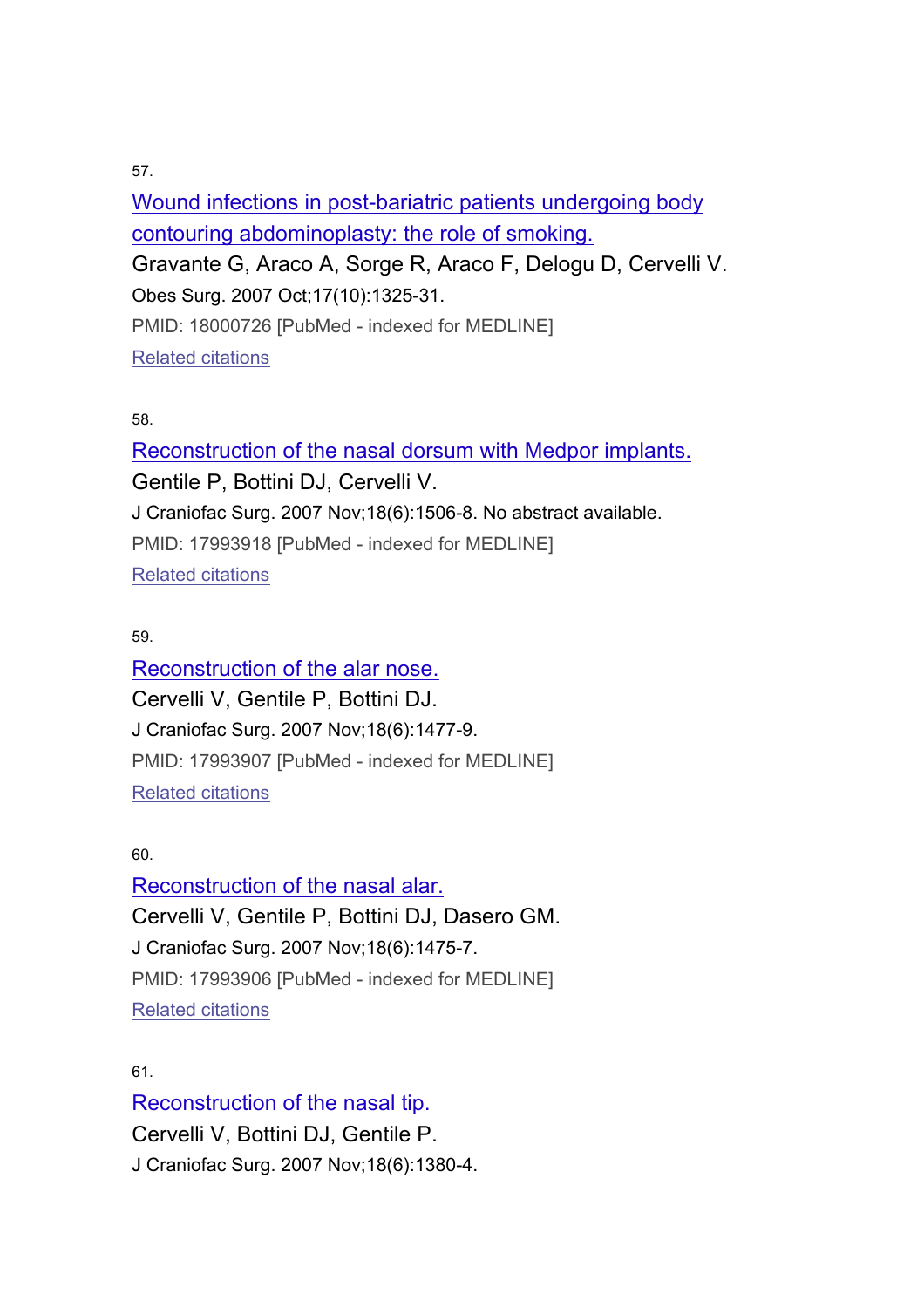PMID: 17993885 [PubMed - indexed for MEDLINE] Related citations

## 62.

Postoperative wound infections after breast reductions: the role of smoking and the amount of tissue removed.

Gravante G, Araco A, Sorge R, Caruso R, Nicoli F, Araco F, Delogu D, Cervelli V. Aesthetic Plast Surg. 2008 Jan;32(1):25-31. PMID: 17985175 [PubMed - indexed for MEDLINE] Related citations

## 63.

Augmentation rhinoplasty with autologous grafts. Bottini DJ, Gentile P, Donfrancesco A, Fiumara L, Cervelli V. Aesthetic Plast Surg. 2008 Jan;32(1):136-42. PMID: 17962991 [PubMed - indexed for MEDLINE] Related citations

64.

Alternative techniques in reconstructive surgery: bone-anchored extraoral implants for burn cases.

Bottini DJ, Gentile P, Colicchia G, Grimaldi M, Trimarco A, Cervelli V. Aesthetic Plast Surg. 2008 Jan;32(1):58-62; discussion 63-5. PMID: 17960452 [PubMed - indexed for MEDLINE]

Related citations

65.

Iatrogenic collapse of the nasal valve after aesthetic rhinoplasty. Araco A, Gravante G, Gentile P, Araco F, Cervelli V. Scand J Plast Reconstr Surg Hand Surg. 2007;41(6):293-6. PMID: 17952804 [PubMed - indexed for MEDLINE] Related citations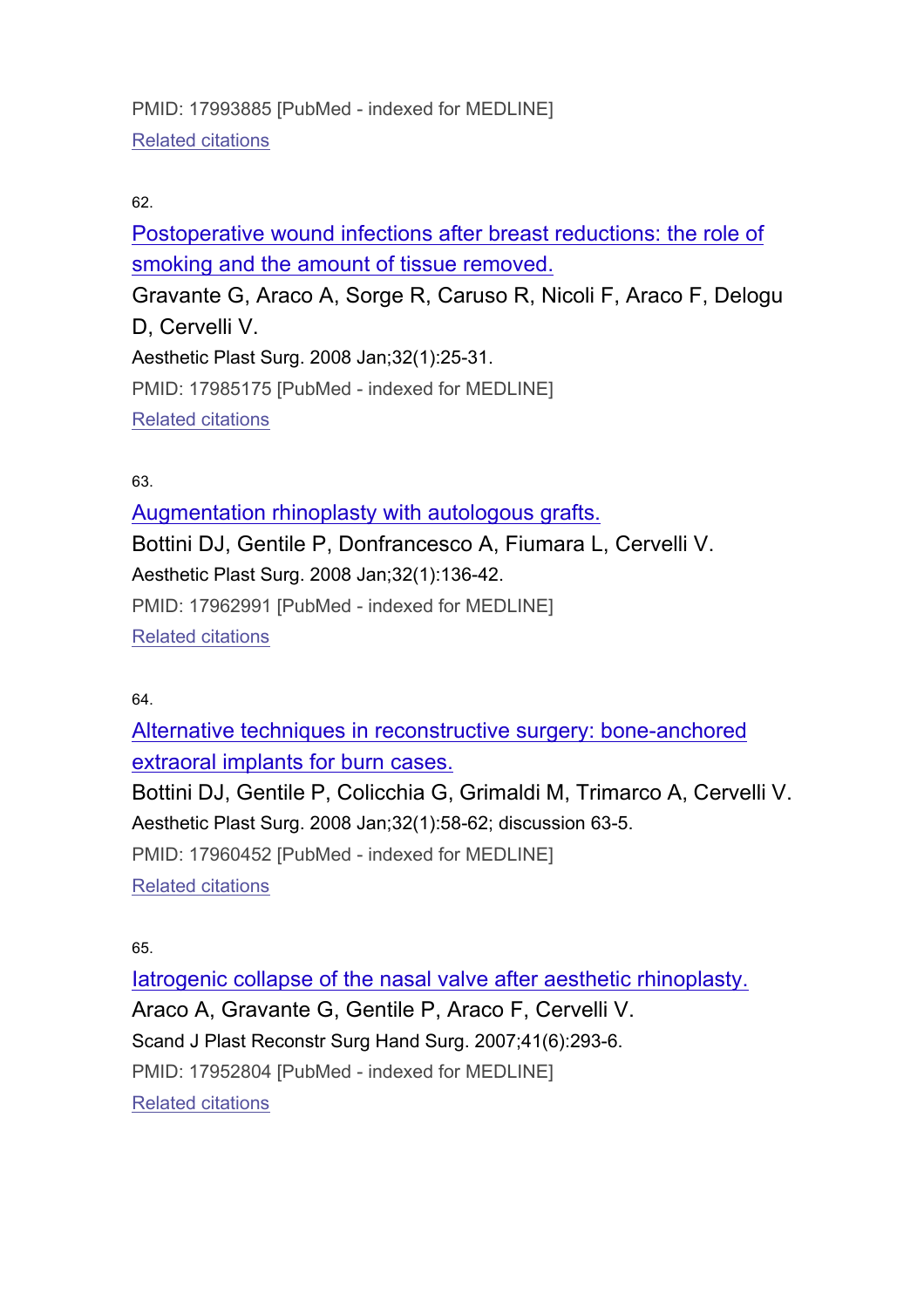Laparoscopic adjustable gastric bandings. Gravante G, Araco A, Cervelli V. Surg Endosc. 2008 Jan;22(1):259-60. Epub 2007 Oct 18. No abstract available. PMID: 17943381 [PubMed - indexed for MEDLINE] Related citations

67.

Laparoscopic adjustable gastric bandings: a prospective randomized study of 400 operations performed with 2 different devices.

Gravante G, Araco A, Araco F, Delogu D, De Lorenzo A, Cervelli V. Arch Surg. 2007 Oct;142(10):958-61.

PMID: 17938309 [PubMed - indexed for MEDLINE] **Free Article** Related citations

#### 68.

Lipoma in the accessory axillary breast. Gentile P, Rogliani M, Grimaldi M, Cervelli V. Aesthetic Plast Surg. 2008 Jan;32(1):181-2. No abstract available. PMID: 17929081 [PubMed - indexed for MEDLINE] Related citations

#### 69.

A randomized trial comparing ReCell system of epidermal cells delivery versus classic skin grafts for the treatment of deep partial thickness burns.

Gravante G, Di Fede MC, Araco A, Grimaldi M, De Angelis B, Arpino A, Cervelli V, Montone A.

Burns. 2007 Dec;33(8):966-72. Epub 2007 Sep 29.

PMID: 17904748 [PubMed - indexed for MEDLINE]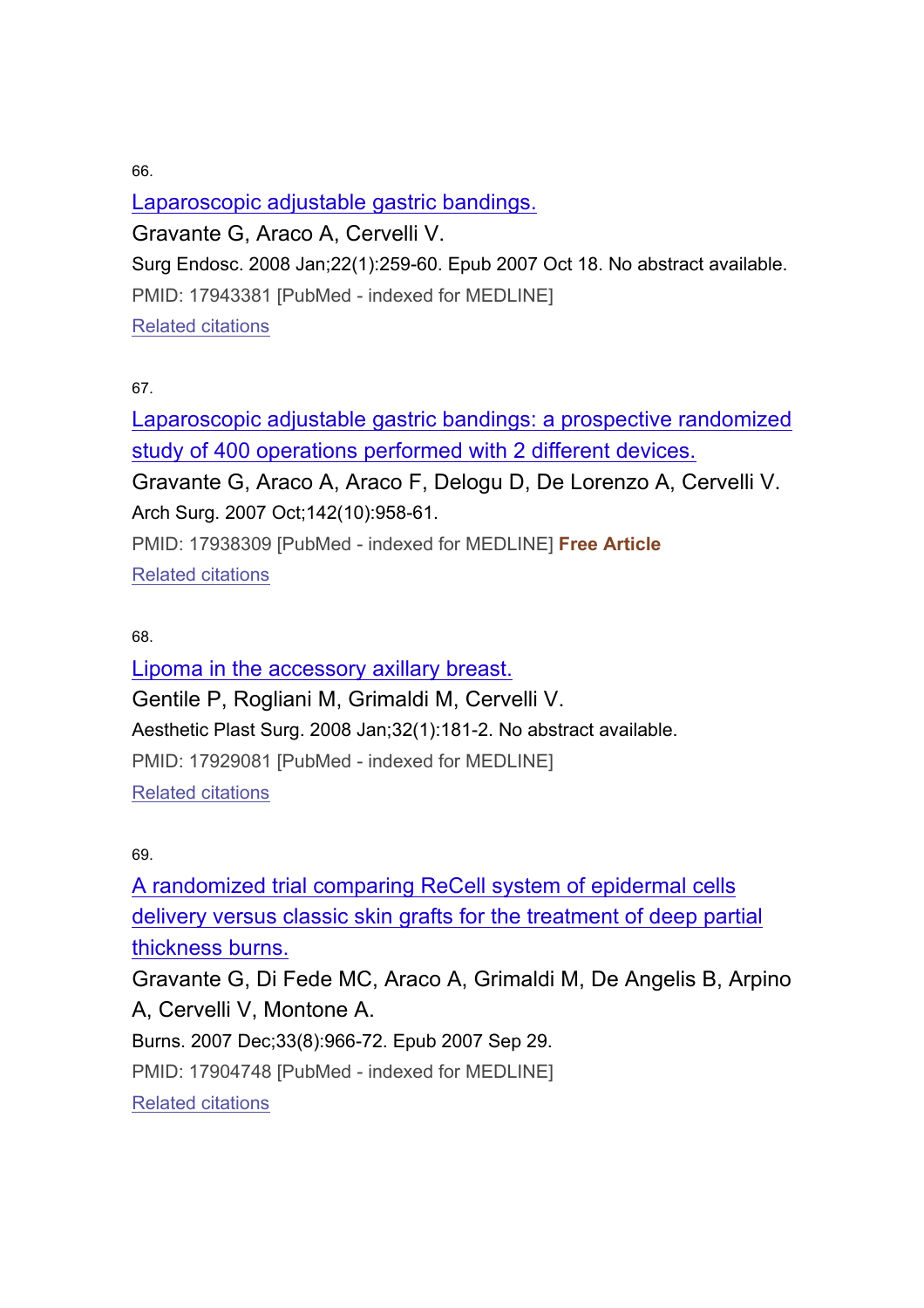Devastating methicillin resistant Staphylococcus aureus wound infection following abdominoplasty in a prior bariatric surgery patient. Araco A, Gravante G, Araco F, Grimaldi M, Bottini DJ, Cervelli V. Obes Surg. 2007 Jun;17(6):828-31. Erratum in: Obes Surg. 2007 Jul;17(7):996. PMID: 17879586 [PubMed - indexed for MEDLINE] Related citations

## 71.

Asymptomatic lacrimal flow abnormalities in patients with septal deviations and turbinate hypertrophy.

Cervelli V, Gravante G, Colicchia GM, Grimaldi M, Bottini DJ, Torcia PL, Garzione F.

Aesthetic Plast Surg. 2008 Jan;32(1):72-6. Epub 2007 Aug 8.

PMID: 17682817 [PubMed - indexed for MEDLINE] Related citations

72.

A retrospective analysis of 3,000 primary aesthetic breast augmentations: postoperative complications and associated factors. Araco A, Gravante G, Araco F, Delogu D, Cervelli V, Walgenbach K. Aesthetic Plast Surg. 2007 Sep-Oct;31(5):532-9. Epub 2007 Jul 20. PMID: 17659411 [PubMed - indexed for MEDLINE] Related citations

73.

Subfascial breast augmentations.

Araco A, Gravante G, Araco F, Delogu D, Cervelli V. Plast Reconstr Surg. 2007 Jul;120(1):354-5; author reply 355-6. No abstract available. PMID: 17572596 [PubMed - indexed for MEDLINE]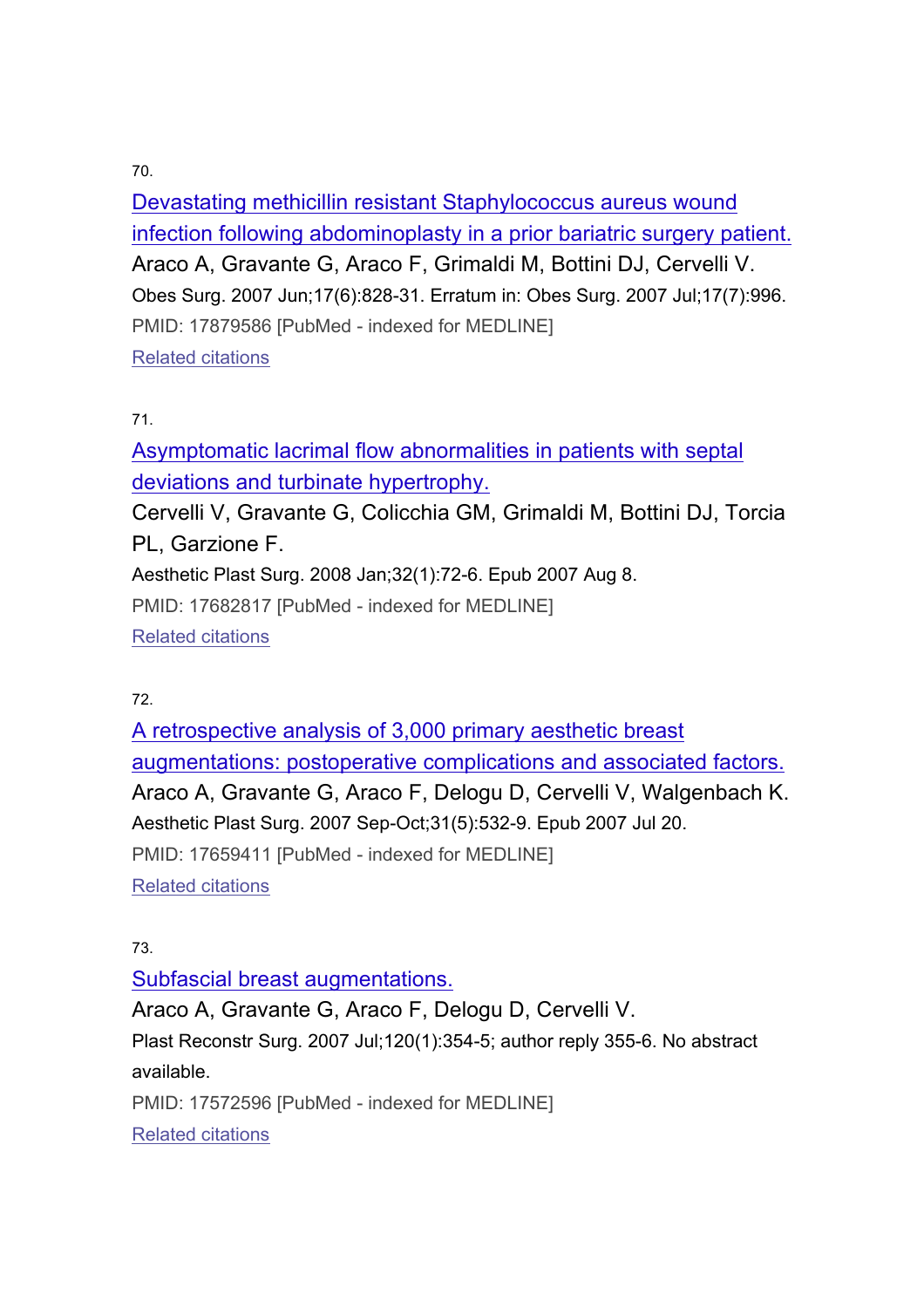Infections of breast implants in aesthetic breast augmentations: a single-center review of 3,002 patients.

Araco A, Gravante G, Araco F, Delogu D, Cervelli V, Walgenbach K. Aesthetic Plast Surg. 2007 Jul-Aug;31(4):325-9.

PMID: 17562098 [PubMed - indexed for MEDLINE] Related citations

## 75.

Rotation flap for the reconstruction of alar cartilage agenesis. Araco A, Gravante G, Araco F, Bottini DJ, Delogu D, Grimaldi M, Cervelli V. Dermatol Surg. 2007 Jun;33(6):768-70. No abstract available. PMID: 17550464 [PubMed - indexed for MEDLINE] Related citations

## 76.

Reconstruction of the nasal valve. Bottini DJ, Gentile P, Arpino A, Dasero G, Cervelli V. J Craniofac Surg. 2007 May;18(3):516-9. PMID: 17538311 [PubMed - indexed for MEDLINE] Related citations

## 77.

The Maltese cross technique: umbilical reconstruction after dermolipectomy.

Rogliani M, Silvi E, Arpino A, Gentile P, Grimaldi M, Cervelli V. J Plast Reconstr Aesthet Surg. 2007;60(9):1036-8. Epub 2007 May 23. PMID: 17509954 [PubMed - indexed for MEDLINE] Related citations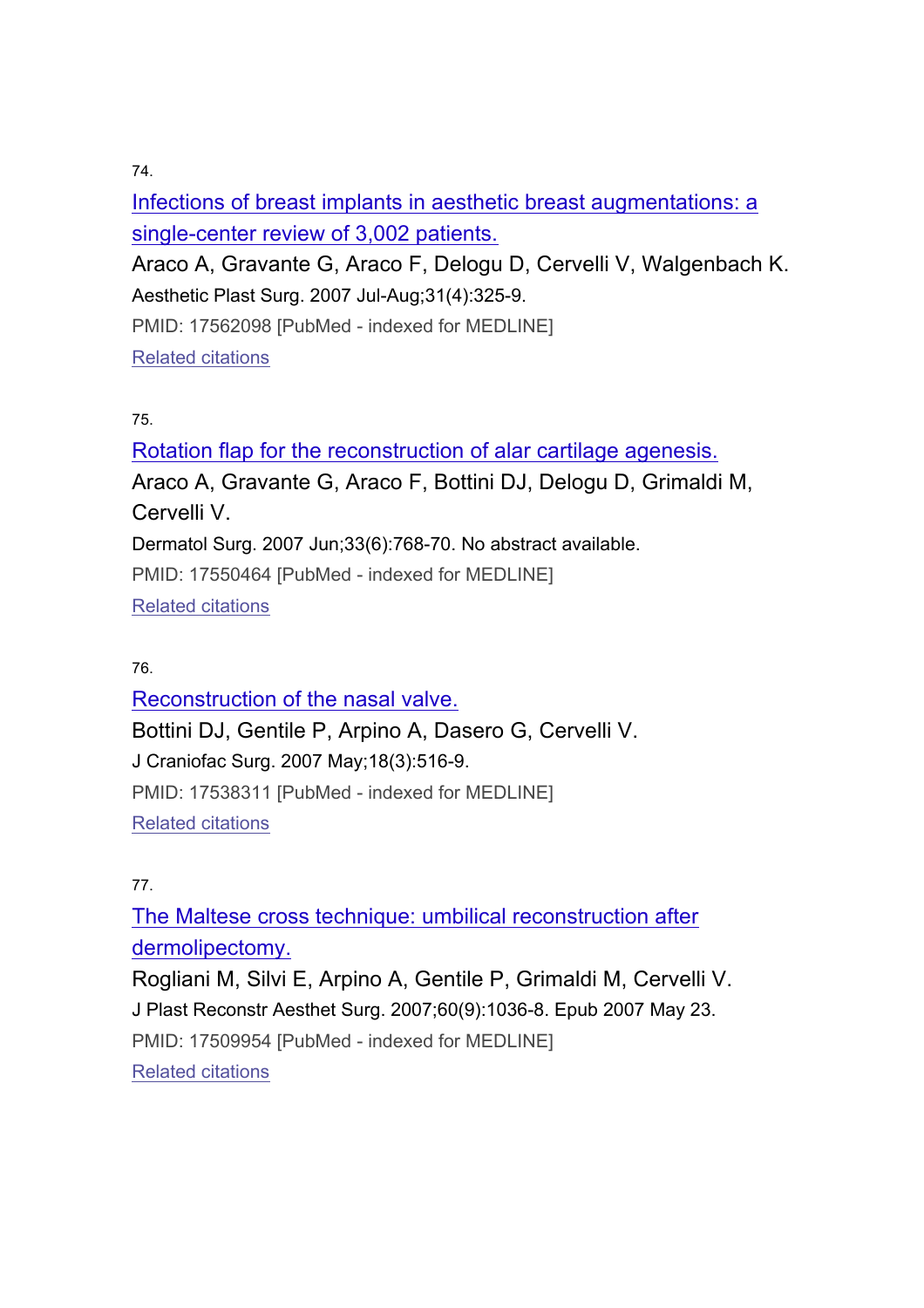Comparison of power water--assisted and traditional liposuction: a prospective randomized trial of postoperative pain. Araco A, Gravante G, Araco F, Delogu D, Cervelli V. Aesthetic Plast Surg. 2007 May-Jun;31(3):259-65. PMID: 17380360 [PubMed - indexed for MEDLINE] Related citations

## 79.

Versatility of cartilage grafts: reimplantation after a second nasal trauma.

Araco A, Gravante G, Araco F, Castrì F, Delogu D, Cervelli V. Eur Rev Med Pharmacol Sci. 2006 Nov-Dec;10(6):347-9. No abstract available. PMID: 17274539 [PubMed - indexed for MEDLINE] Related citations

80.

Primary tuberculosis of submandibular gland. Bottini DJ, Garelli A, Felici M, Galante V, Cervelli V. J Craniofac Surg. 2007 Jan;18(1):218-9. PMID: 17251866 [PubMed - indexed for MEDLINE] Related citations

## 81.

Accessory axillary breast tissues. Araco A, Gravante G, Gentile P, Araco F, Delogu D, Cervelli V. Aesthetic Plast Surg. 2006 Nov-Dec;30(6):727-8. No abstract available. PMID: 17093884 [PubMed - indexed for MEDLINE]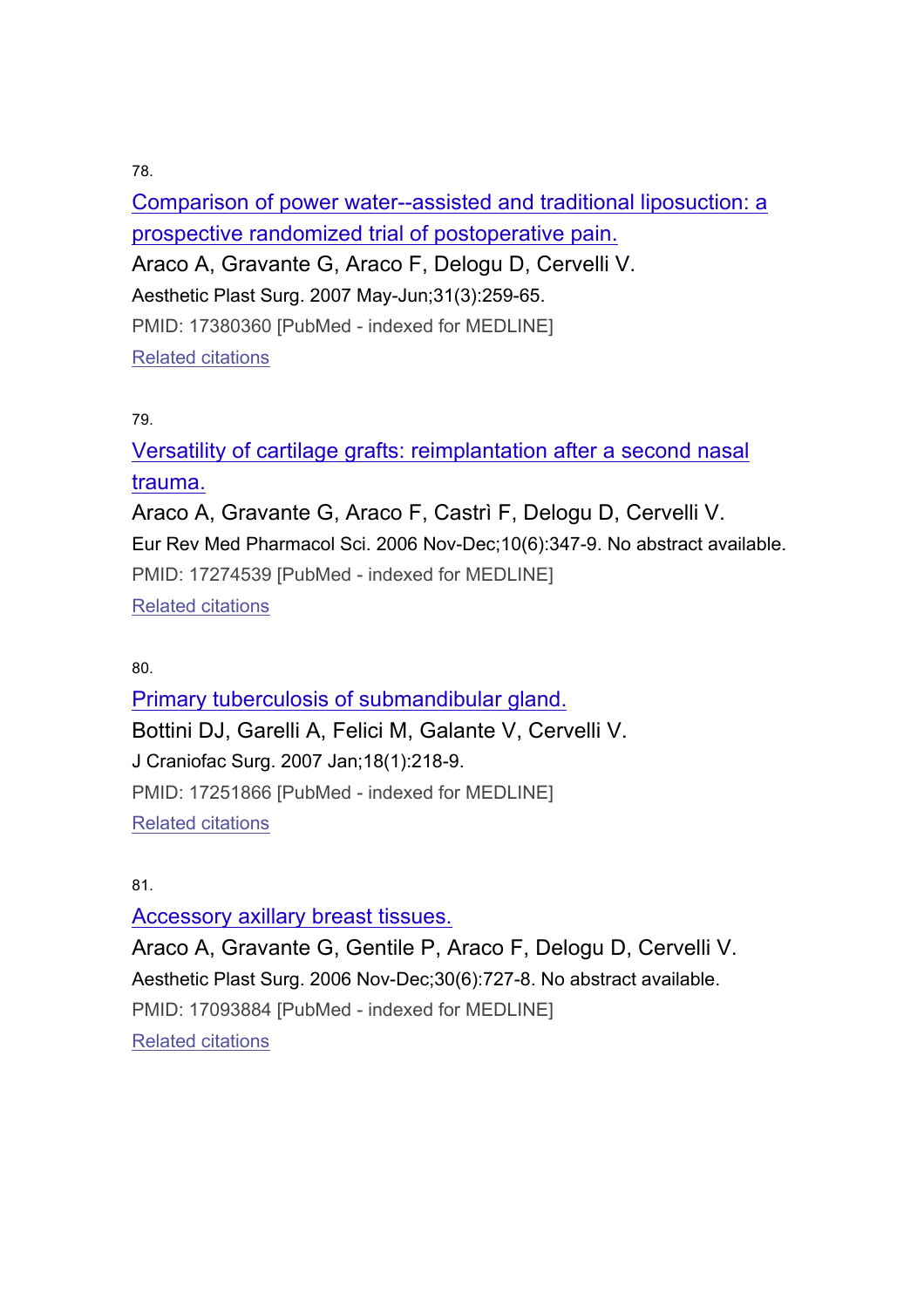Capsular contracture: results of 3002 patients with aesthetic breast augmentation.

Araco A, Gravante G, Araco F, Delogu D, Cervelli V.

Plast Reconstr Surg. 2006 Nov;118(6):1499-500; author reply 1500-2. No

abstract available.

PMID: 17051132 [PubMed - indexed for MEDLINE]

Related citations

83.

Orbital reconstruction: bone-anchored implants.

Cervelli V, Bottini DJ, Arpino A, Colicchia GM, Mugnaini F, Trimarco A, Gentile P, Grimaldi M. J Craniofac Surg. 2006 Sep;17(5):848-53. PMID: 17003610 [PubMed - indexed for MEDLINE]

Related citations

84.

Giant basal cell carcinomas.

Araco A, Gravante G, Araco F, Delogu D, Cervelli V. Plast Reconstr Surg. 2006 Sep;118(3):818-9. No abstract available. PMID: 16932215 [PubMed - indexed for MEDLINE] Related citations

85.

Obese and nonobese patients: complications of abdominoplasty. Rogliani M, Silvi E, Labardi L, Maggiulli F, Cervelli V. Ann Plast Surg. 2006 Sep;57(3):336-8. PMID: 16929206 [PubMed - indexed for MEDLINE] Related citations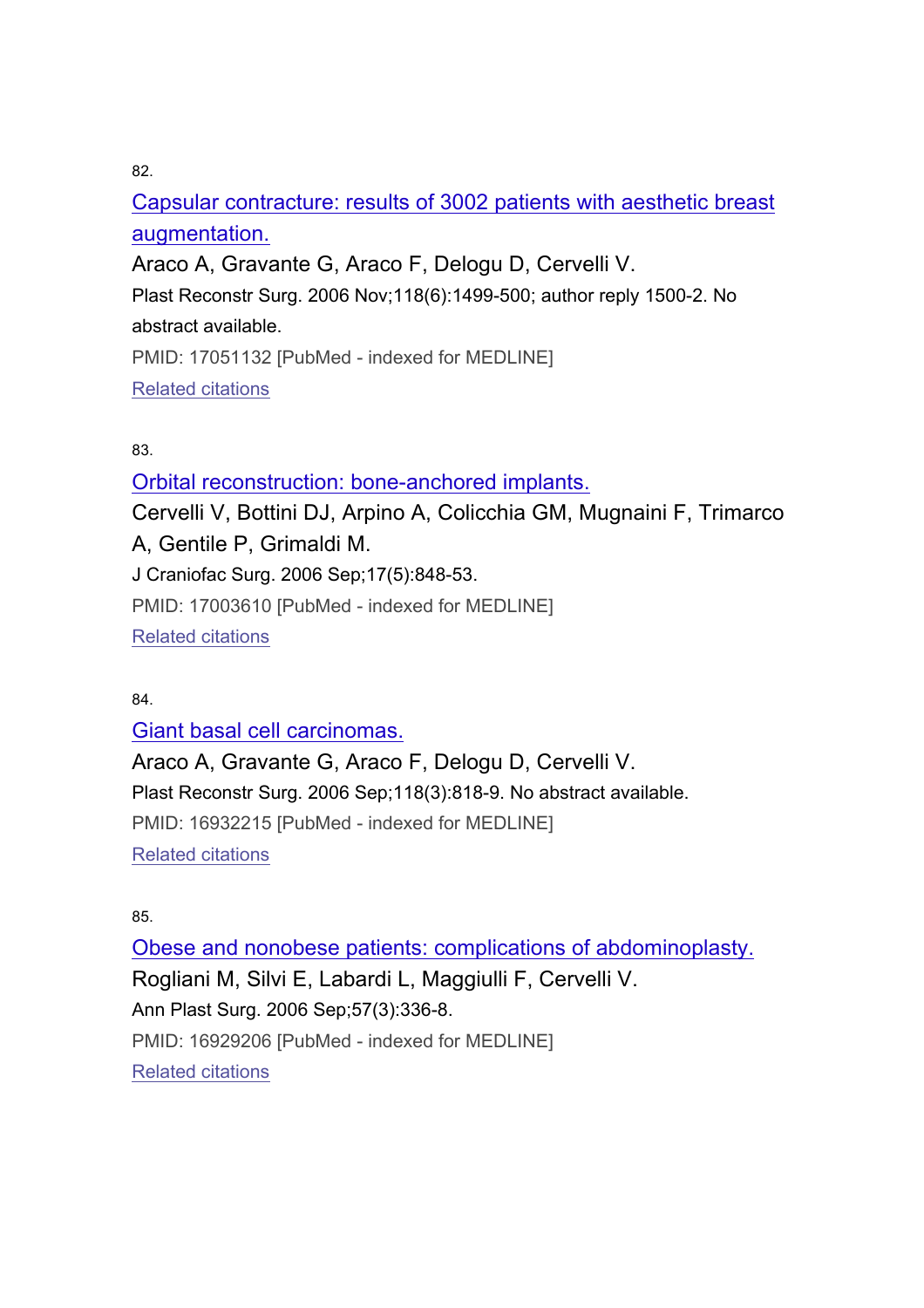Craniofacial custom implants following oncologic surgery of anterior skull base tumors.

Gravante G, Araco F, Cervelli V, Gentile P, Delogu D, Araco A. Eur Rev Med Pharmacol Sci. 2006 May-Jun;10(3):153-5. No abstract available. PMID: 16875049 [PubMed - indexed for MEDLINE] Related citations

## 87.

Postoperative pain after lipoplasty: an underestimated entity or a misdiagnosed complication?

Araco A, Gravante G, Araco F, Castrì F, Delogu D, Filingeri V, Cervelli V.

Plast Reconstr Surg. 2006 Aug;118(2):567-9; author reply 569. No abstract available.

PMID: 16874256 [PubMed - indexed for MEDLINE]

Related citations

88.

Breast asymmetry: a heterogeneous condition.

Araco A, Gravante G, Araco F, Delogu D, Filingeri V, Cervelli V. Plast Reconstr Surg. 2006 Aug;118(2):563. No abstract available. PMID: 16874253 [PubMed - indexed for MEDLINE] Related citations

89.

Conservative management of flap necrosis after expanding hematomas for face lifting surgery.

Araco A, Gravante G, Araco F, Delogu D, Cervelli V.

Dermatol Surg. 2006 Jun;32(6):878-9; author reply 879-80. No abstract available.

PMID: 16792664 [PubMed - indexed for MEDLINE]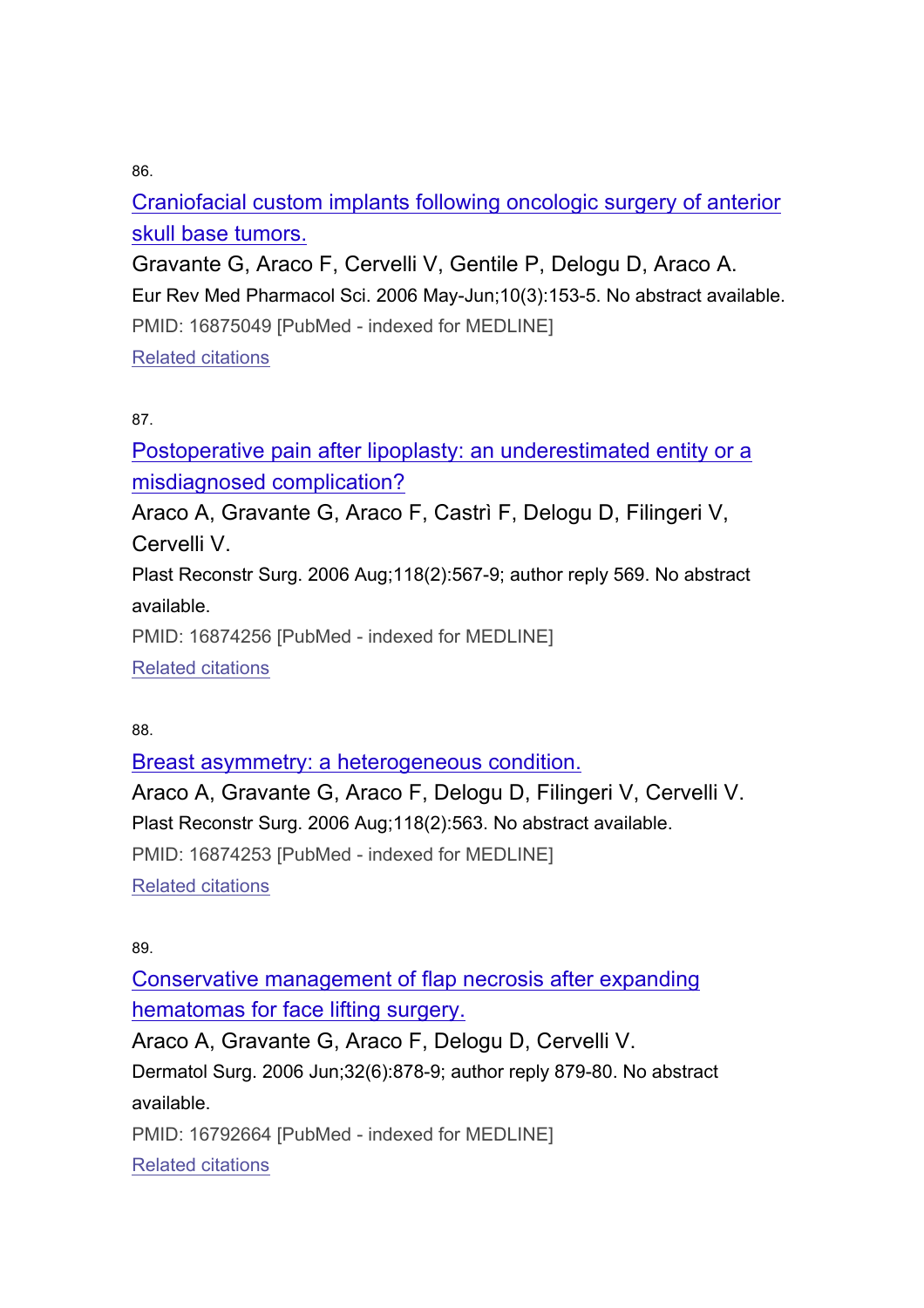Smokers: risks and complications in abdominal dermolipectomy. Rogliani M, Labardi L, Silvi E, Maggiulli F, Grimaldi M, Cervelli V. Aesthetic Plast Surg. 2006 Jul-Aug;30(4):422-4; discussion 425. PMID: 16786202 [PubMed - indexed for MEDLINE] Related citations

91.

Body contouring after weight loss: the plastic-bariatric surgery symbiosis.

Araco A, Gravante G, Araco F, Delogu D, Filingeri V, Cervelli V. Aesthetic Plast Surg. 2006 May-Jun;30(3):374-6. No abstract available. PMID: 16733786 [PubMed - indexed for MEDLINE] Related citations

## 92.

Breast asymmetries: a brief review and our experience. Araco A, Gravante G, Araco F, Gentile P, Castrì F, Delogu D, Filingeri V, Cervelli V. Aesthetic Plast Surg. 2006 May-Jun;30(3):309-19. Review. PMID: 16733775 [PubMed - indexed for MEDLINE] Related citations

93.

Postobese patients and inherent surgical complications. Gravante G, Araco A, Araco F, Delogu D, Filingeri V, Cervelli V. Ann Plast Surg. 2006 May;56(5):585-6. No abstract available. PMID: 16641643 [PubMed - indexed for MEDLINE] Related citations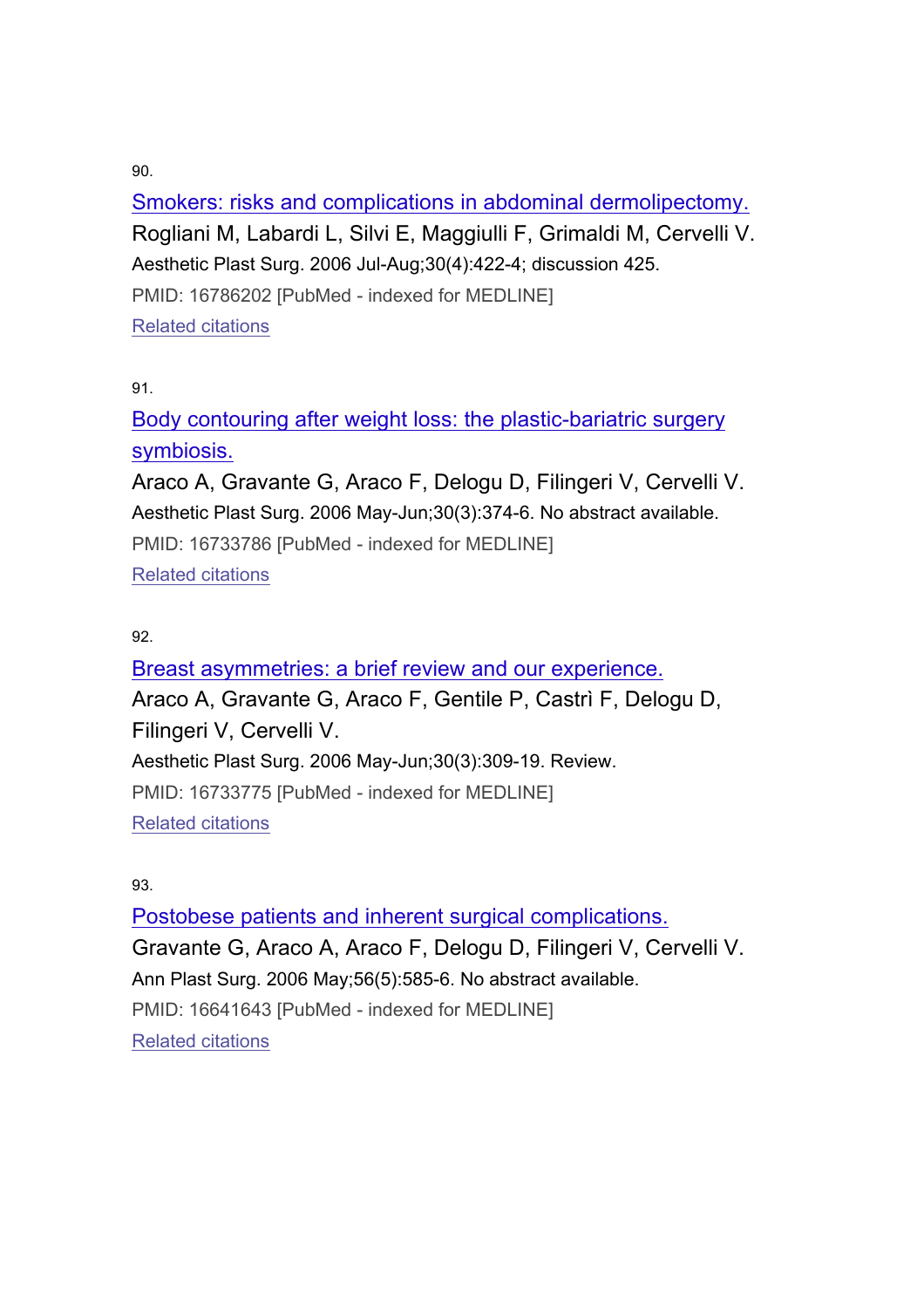Traumas of the middle skull base with TMJ involvement. Case report. Bottini DJ, Gnoni G, De Angelis B, Savo P, Trimarco A, Cervelli G, Cervelli V. Minerva Stomatol. 2006 Mar;55(3):151-7. English, Italian. PMID: 16575386 [PubMed - indexed for MEDLINE]

Related citations

## 95.

Autologous cartilage graft rhinoplasties.

Araco A, Gravante G, Araco F, Castrì F, Delogu D, Filingeri V, Casciani CU, Cervelli V. Aesthetic Plast Surg. 2006 Mar-Apr;30(2):169-74. PMID: 16528620 [PubMed - indexed for MEDLINE] Related citations

96.

Reconstruction of the nasal dorsum with autologous rib cartilage. Cervelli V, Bottini DJ, Gentile P, Fantozzi L, Arpino A, Cannatà C, Fiumara L, Casciani CU. Ann Plast Surg. 2006 Mar;56(3):256-62. Review. PMID: 16508354 [PubMed - indexed for MEDLINE] Related citations

## 97.

Sublingual ranula: report of a submandibular clinical case. Bottini DJ, Cannatà C, Grimaldi M, Brunelli A, Cervelli V. Minerva Stomatol. 2005 May;54(5):333-7. English, Italian. PMID: 15985987 [PubMed - indexed for MEDLINE] Related citations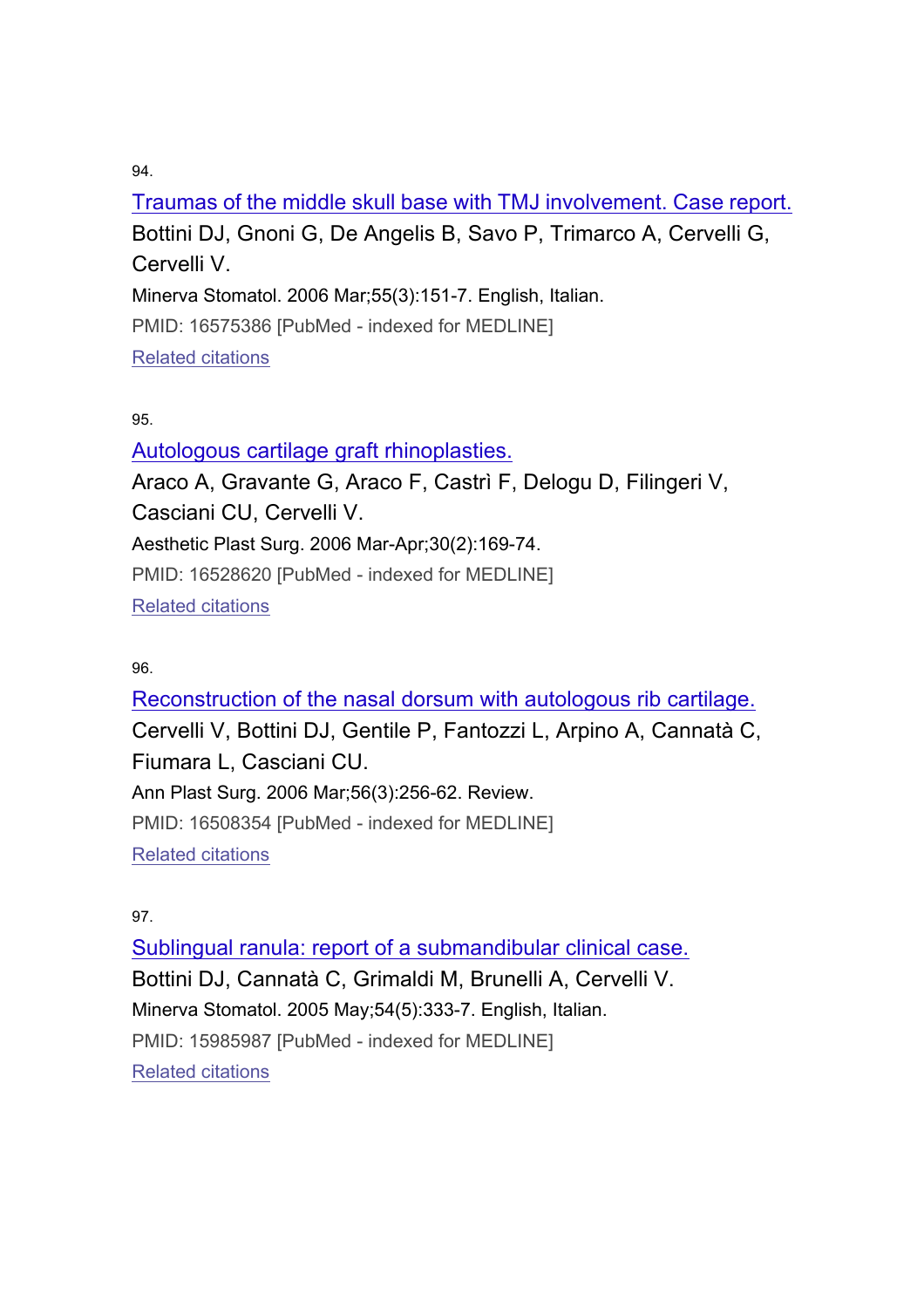[New view in the mammary asymmetry treatments]. Cervelli V, Araco F, Araco A, Grimaldi M, Cervelli G. Minerva Chir. 2005 Apr;60(2):91-8. Italian. PMID: 15973214 [PubMed - indexed for MEDLINE] Related citations

99.

Reconstruction of partially amputated external ear with costal cartilage graft: case report. Brunelli A, Bottini DJ, Cervelli V, Cervelli G, Grimaldi M.

Acta Otorhinolaryngol Ital. 2004 Jun;24(3):150-6.

PMID: 15584586 [PubMed - indexed for MEDLINE]

Related citations

#### 100.

## Abnormalities of canines eruption.

Cervelli G, Bottini DJ, Gnoni G, Fiumara L, Grimaldi M, Cervelli V. Minerva Stomatol. 2004 Jul-Aug;53(7-8):457-63. English, Italian. PMID: 15278024 [PubMed - indexed for MEDLINE] Related citations

101.

Body cell mass measured by total body potassium in normal-weight and obese men and women.

De Lorenzo A, Andreoli A, Serrano P, D'Orazio N, Cervelli V, Volpe SL.

J Am Coll Nutr. 2003 Dec;22(6):546-9.

PMID: 14684761 [PubMed - indexed for MEDLINE] **Free Article** Related citations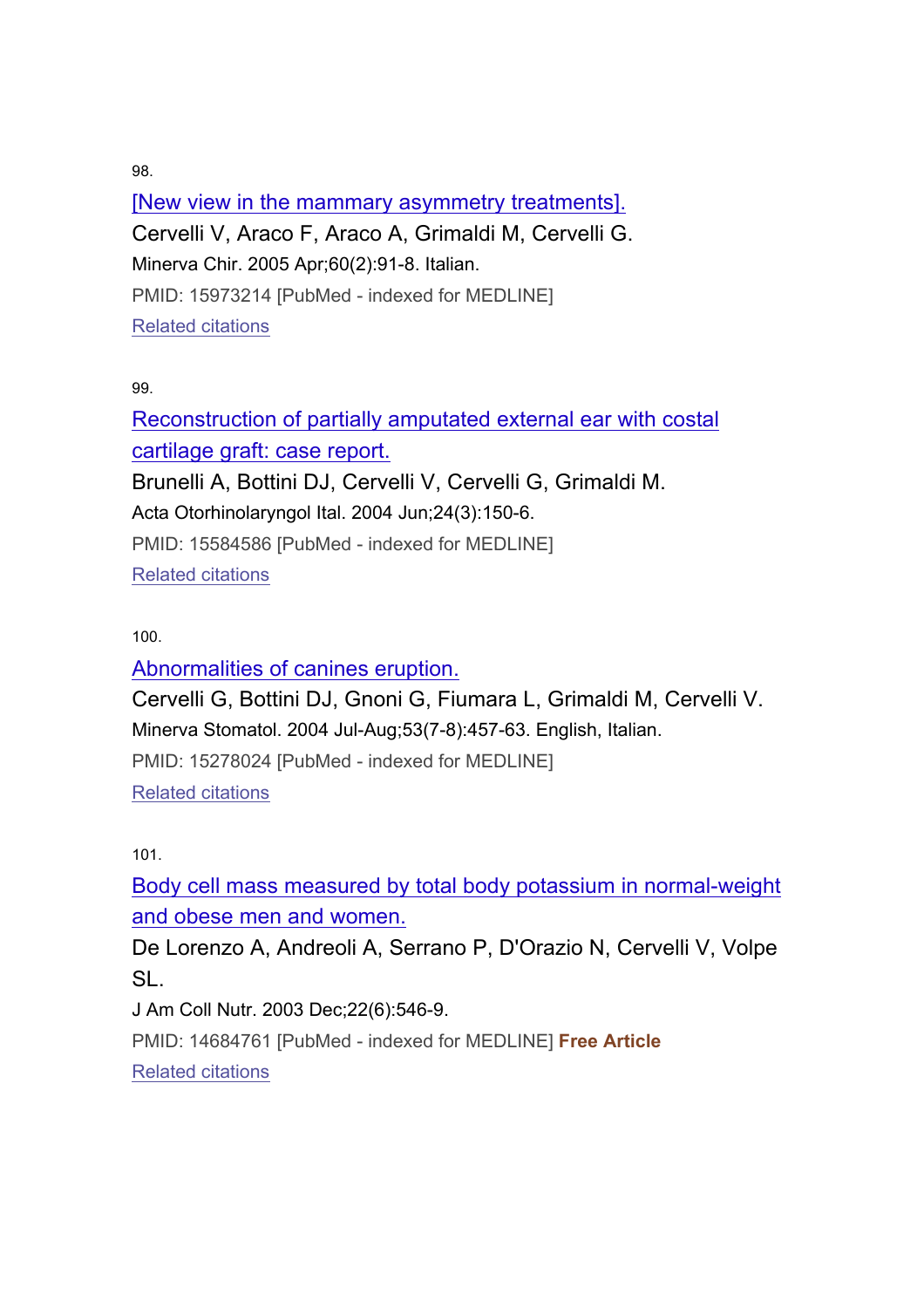# How fat is obese?

De Lorenzo A, Deurenberg P, Pietrantuono M, Di Daniele N, Cervelli V, Andreoli A. Acta Diabetol. 2003 Oct;40 Suppl 1:S254-7. PMID: 14618486 [PubMed - indexed for MEDLINE] Related citations

103.

Predicting fat-free mass in children using bioimpedance analysis. Pietrobelli A, Andreoli A, Cervelli V, Carbonelli MG, Peroni DG, De Lorenzo A. Acta Diabetol. 2003 Oct;40 Suppl 1:S212-5. PMID: 14618476 [PubMed - indexed for MEDLINE] Related citations

104.

Body composition differences in adolescent female athletes and anorexic patients.

Iacopino L, Siani V, Melchiorri G, Orlandi C, De Luna A, Cervelli V, Andreoli A.

Acta Diabetol. 2003 Oct;40 Suppl 1:S180-2.

PMID: 14618467 [PubMed - indexed for MEDLINE]

Related citations

105.

Dual X-ray absorptiometry for estimating the volume of the soft tissue in the human skull.

Arcudi G, Cervelli V, De Luna A, Massimilla M, Pujia A, Guerra G, Bruno E.

Acta Diabetol. 2003 Oct;40 Suppl 1:S89-90.

PMID: 14618443 [PubMed - indexed for MEDLINE]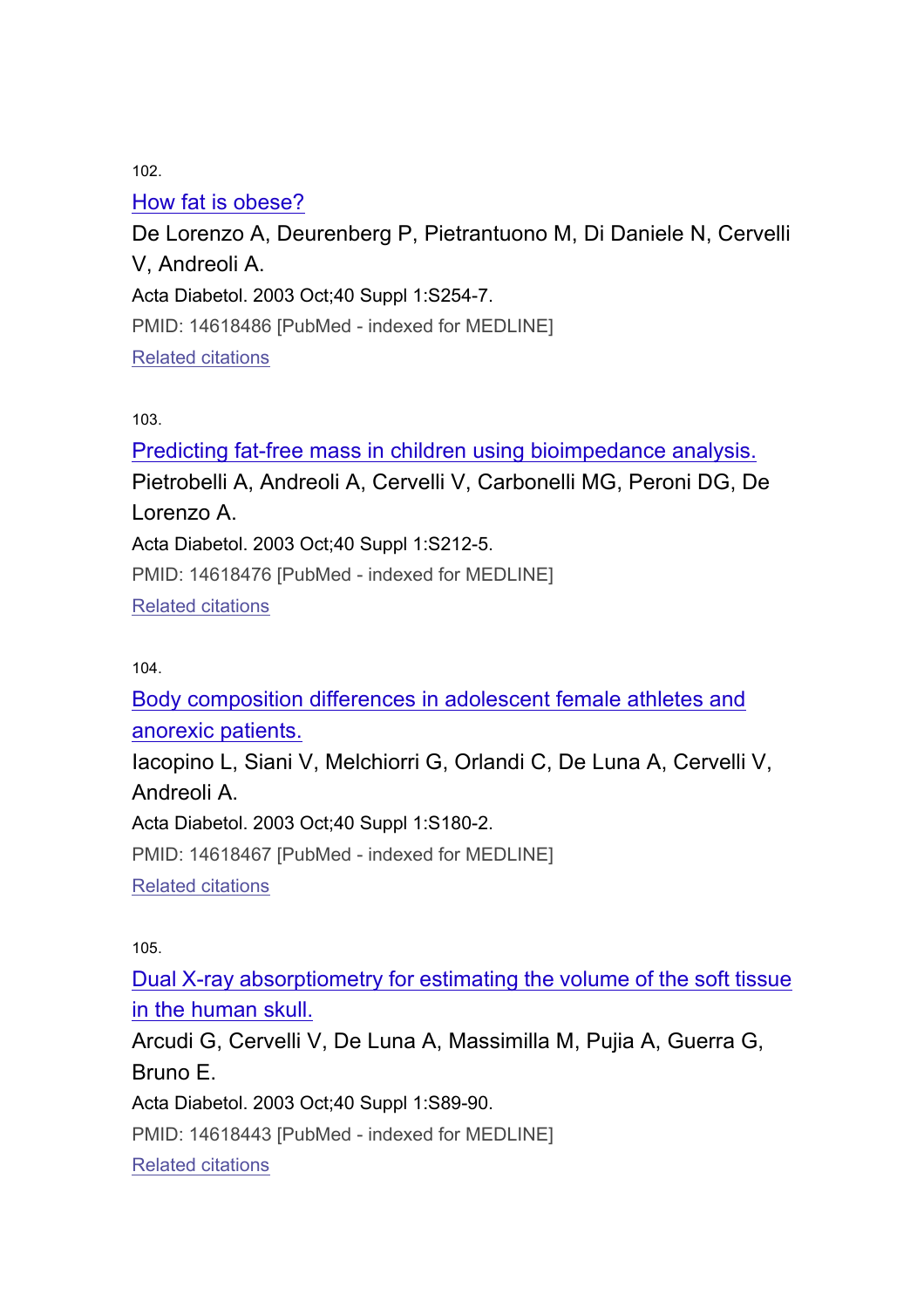[Skull base fractures with TMJ involvement: literary review and case report].

Bottini DJ, Gnoni G, Grimaldi M, Cervelli G, Cervelli V.

Ann Ital Chir. 2003 Jan-Feb;74(1):85-90; discussion 91. Review. Italian.

PMID: 12870286 [PubMed - indexed for MEDLINE]

Related citations

107.

Soft tissue composition in upper leg lipodystrophy: application of dual energy x-ray absorptiometry.

Maiolo C, Cervelli V, De Fede MC, De Lorenzo A.

Aesthetic Plast Surg. 2002 Sep-Oct;26(5):345-7.

PMID: 12432472 [PubMed - indexed for MEDLINE]

Related citations

108.

Sentinel lymphadenectomy in cutaneous melanoma.

Buonomo O, Felici A, Granai AV, Piccirillo R, De Liguori Carino N, Guadagni F, Mariotti S, Orlandi A, Tipaldi G, Cipriani C, Chimenti S, Cervelli V, Casciani CU, Roselli M. Tumori. 2002 May-Jun;88(3):S49-51. PMID: 12369552 [PubMed - indexed for MEDLINE]

Related citations

109.

Five-year experience on ultrasonic treatment of breast contractures.

Planas J, Cervelli V, Planas G.

Aesthetic Plast Surg. 2001 Mar-Apr;25(2):89-93.

PMID: 11349308 [PubMed - indexed for MEDLINE]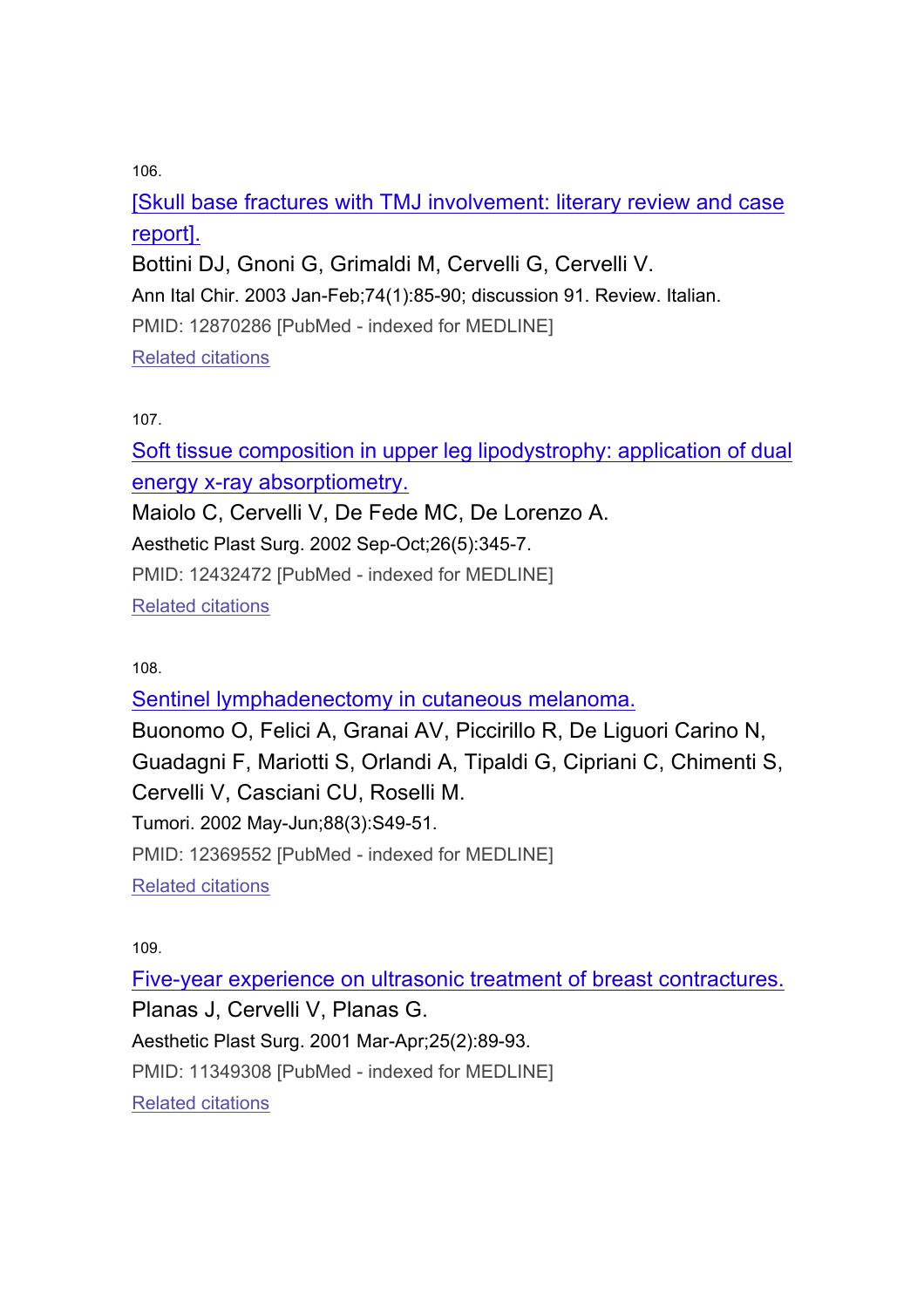[Diabetic foot. Physiopathology, clinical aspects, and recent therapeutic approaches].

Giudiceandrea F, Cervelli G, Maschio M, Migliano E, Grimaldi M, Santoro G, Cervelli V.

Minerva Chir. 2000 Apr;55(4):261-71. Review. Italian.

PMID: 10859961 [PubMed - indexed for MEDLINE]

Related citations

111.

Gigantomastia and breast lumps in a kidney transplant recipient.

Cervelli V, Orlando G, Giudiceandrea F, Grimaldi M, Pisani F, Strati F, Iaria G, Piccione E, Torri E, Carluccio C, Tisone G, Casciani CU. Transplant Proc. 1999 Dec;31(8):3224-5. No abstract available. PMID: 10616452 [PubMed - indexed for MEDLINE] Related citations

112.

The retraction of the oral opening in burned patients. Planas J, Cervelli V, Planas G. Plast Reconstr Surg. 1999 Mar;103(3):1082-6. No abstract available. PMID: 10077112 [PubMed - indexed for MEDLINE] Related citations

## 113.

Virtual changes of the shape of the lips. Planas J, Cervelli V, Planas G. Aesthetic Plast Surg. 1999 Jan-Feb;23(1):32-5. PMID: 10022935 [PubMed - indexed for MEDLINE] Related citations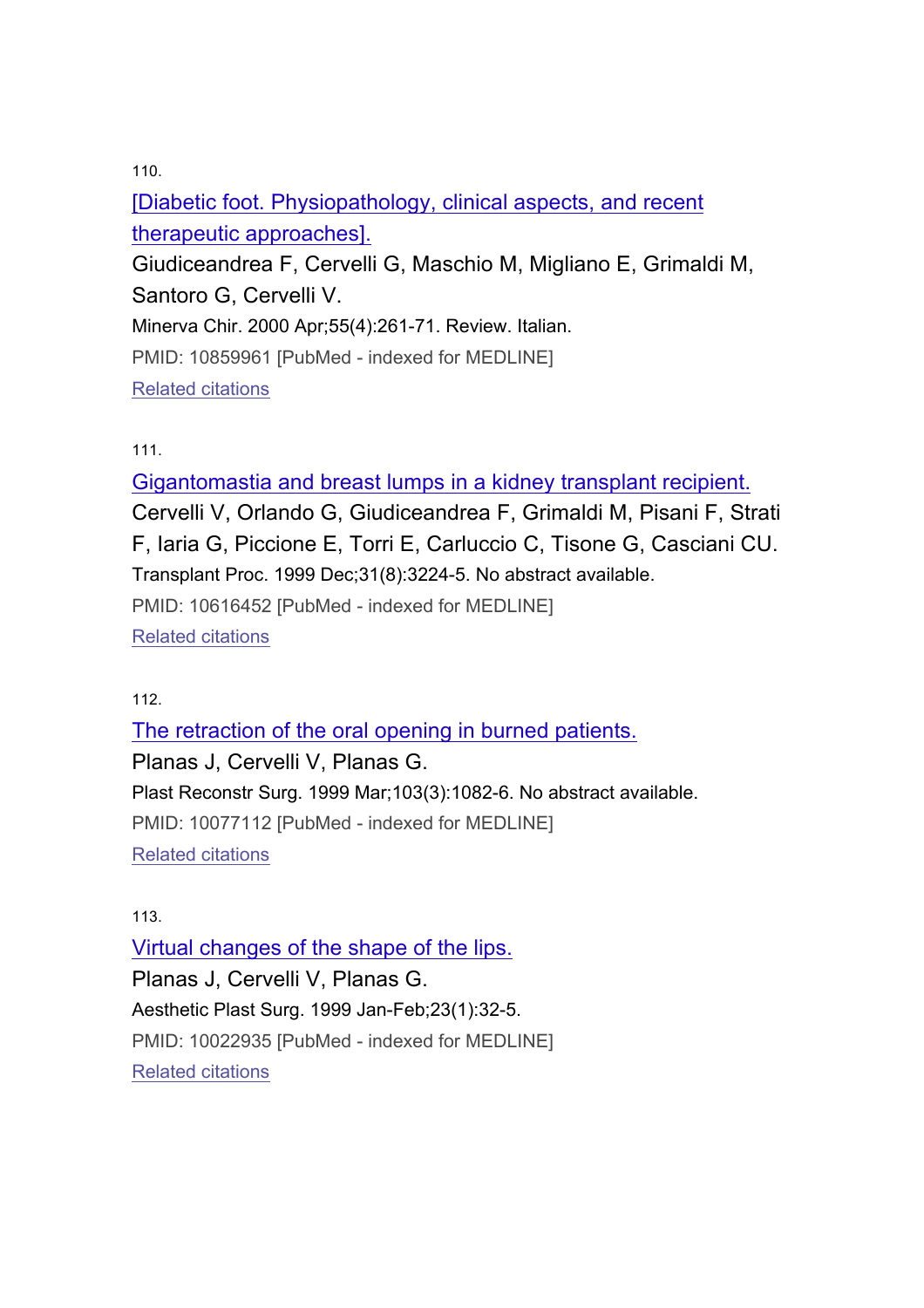Titanium bone-integrated implants in extraoral facial prosthetic rehabilitation: surgical planning and long-term follow-up. Cervelli V, Migliano E, Giudiceandrea F, Grimaldi M, Cervelli G. Eur Rev Med Pharmacol Sci. 1997 Nov-Dec;1(6):207-12. PMID: 9718857 [PubMed - indexed for MEDLINE] Related citations

#### 115.

[Cultured human urothelium. Possible application in reconstructive surgery of the urinary tract].

Giudiceandrea F, Cervelli G, Grimaldi M, Russo A, Cervelli V. Minerva Urol Nefrol. 1998 Jun;50(2):165-8. Italian.

PMID: 9707973 [PubMed - indexed for MEDLINE]

Related citations

116.

Mechanisms of bone resorption: analysis of proinflammatory cytokines in peritoneal macrophages from titanium implant--an experimental design.

Giudiceandrea F, Iacona A, Cervelli G, Grimaldi M, Maggiulli G, Cococcetta N, Cervelli V.

J Craniofac Surg. 1998 May;9(3):254-9.

PMID: 9705624 [PubMed - indexed for MEDLINE]

Related citations

117.

[Mechanical physiopathology of remodeling peri-implant bone. The role of cytokine].

Guidiceandrea F, Cervelli G, Grimaldi M, Cervelli V. Minerva Stomatol. 1998 May;47(5):207-12. Review. Italian. PMID: 9677817 [PubMed - indexed for MEDLINE] Related citations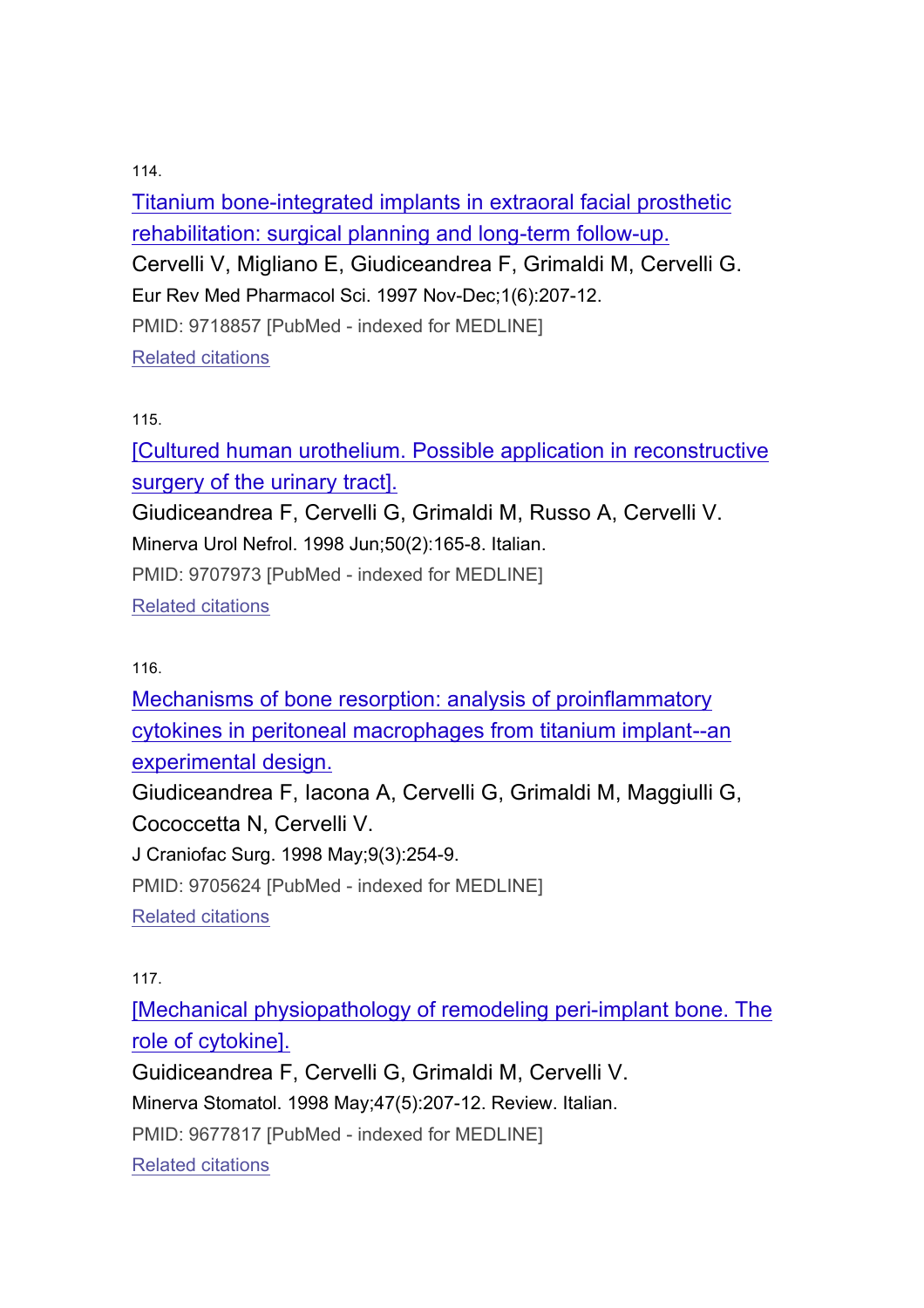[Diverticulosis of the gallbladder. A case report and review of the literature].

Porzio S, Lombardi V, Buonomo O, Cervelli V, Chiusano R, Tisone G, Pisani F.

Minerva Chir. 1998 Mar;53(3):213-8. Italian.

PMID: 9617120 [PubMed - indexed for MEDLINE]

Related citations

119.

SPECT in the long-term evaluation of osteointegration in intraoral and extraoral implantology.

Cervelli V, Cipriani C, Migliano E, Giudiceandrea F, Cervelli G, Grimaldi M.

J Craniofac Surg. 1997 Sep;8(5):379-82.

PMID: 9482079 [PubMed - indexed for MEDLINE]

Related citations

120.

[The use of Holmstrom's flap in breast reconstruction]. Bertucci D, Ferri M, Grimaldi M, Giudiceandrea F, Cervelli V. Minerva Chir. 1997 Oct;52(10):1267-70. Italian. PMID: 9471584 [PubMed - indexed for MEDLINE] Related citations

121.

Immediate TRAM flap breast reconstruction in an obese patient with relapsing benign phyllodes tumor: report of a case. Giudiceandrea F, Grimaldi M, Cervelli G, Cervelli V. Eur Rev Med Pharmacol Sci. 1997 Jul-Aug;1(4):95-9. PMID: 9558772 [PubMed - indexed for MEDLINE] Related citations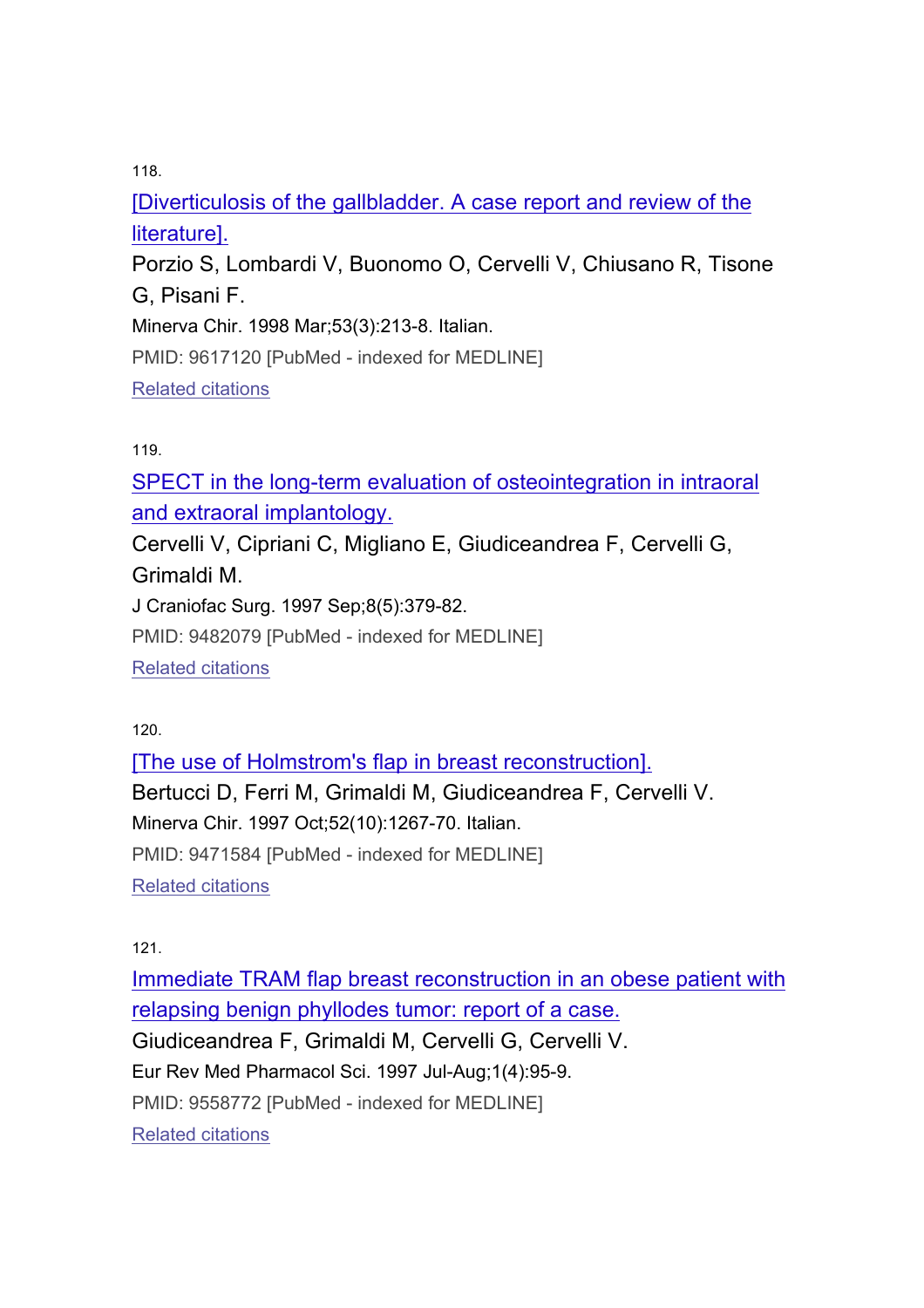[Plastic surgery of the abdominal wall in laparocele in a patient with previous kidney transplant].

Cervelli V, Giudiceandrea F, Grimaldi M, Maggiulli G, Pagliarini T, Iaria G, Bruzzighes M, Cervelli G, Casciani CU.

Minerva Chir. 1997 Jun;52(6):817-21. Italian.

PMID: 9324668 [PubMed - indexed for MEDLINE]

Related citations

123.

[Plastic surgery by the Limberg-Dufourmentel method in the treatment of a pilonidal sinus. The anatomicosurgical considerations and an emblematic case].

Cervelli V, Giudiceandrea F, Grimaldi M, Maggiulli G, Pagliarini T, Pigliucci GM.

Minerva Chir. 1997 May;52(5):659-62. Review. Italian.

PMID: 9297158 [PubMed - indexed for MEDLINE]

Related citations

124.

[Surgical treatment of rhinophyma using dermo-epidermal graft. A case report].

Cervelli V, Giudiceandrea F, Pigliucci GM, Maggiulli G, Grimaldi M, Cervelli G, Pagliarini T, Casciani CU.

Minerva Chir. 1997 Mar;52(3):301-5. Italian.

PMID: 9148222 [PubMed - indexed for MEDLINE]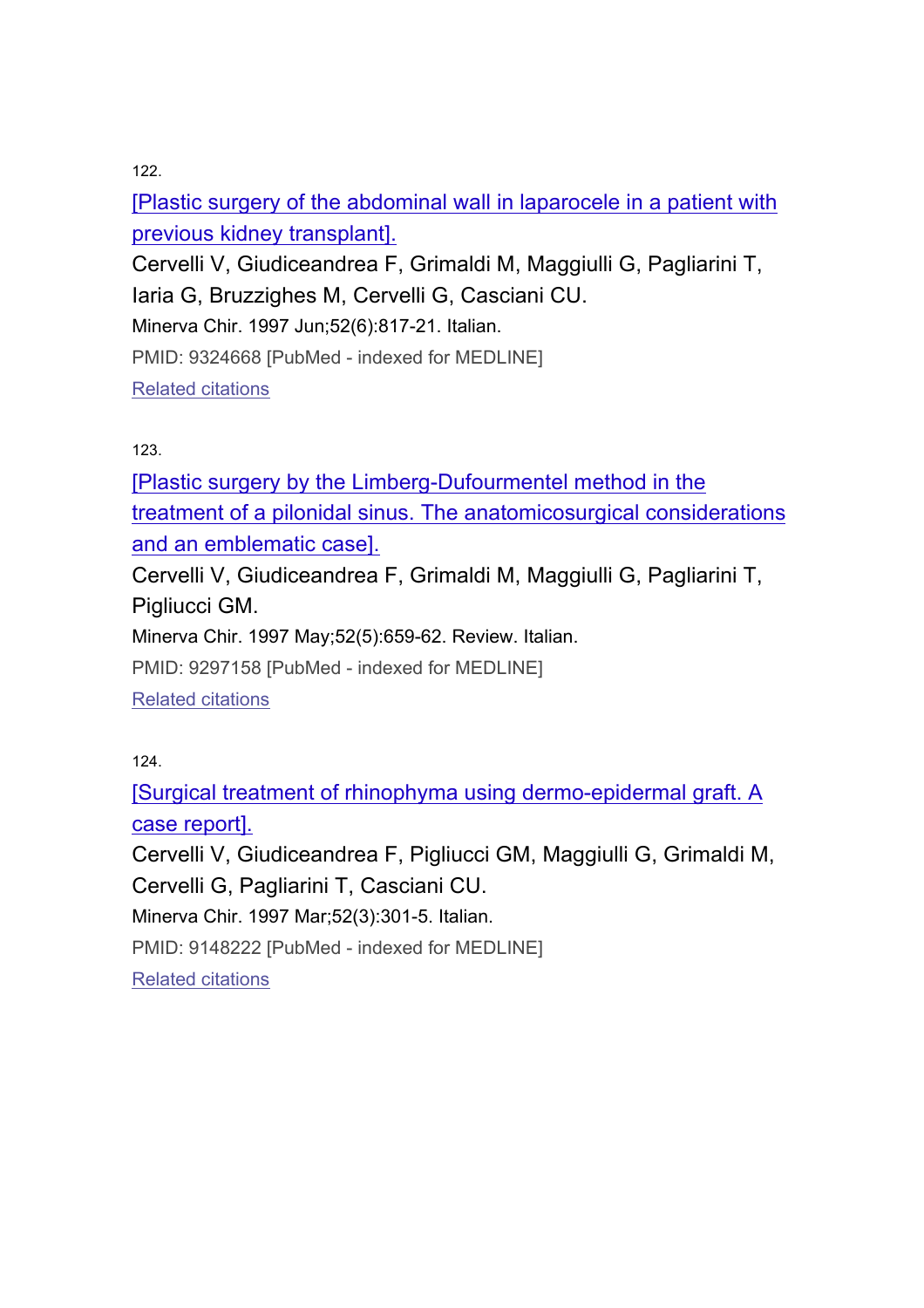[The use of osteointegrated implants in plastic surgery. Ear reconstruction]. Cervelli V, Giudiceandrea F, Maggiulli G, Grimaldi M, De Luca E, Cervelli G, Palmisano PA. Minerva Chir. 1996 Nov;51(11):1005-9. Italian. PMID: 9072714 [PubMed - indexed for MEDLINE] Related citations

126.

[Primary hydatid cyst of the coracobrachial muscle. A clinical case]. Pochini M, Maggiulli G, Nardi D, Cervelli G, Giudiceandrea F, Grimaldi M, Pigliucci GM, Cervelli V, Casciani CU. Minerva Chir. 1994 Jun;49(6):603-6. Italian. PMID: 7970068 [PubMed - indexed for MEDLINE] Related citations

127.

Papillary-like bladder calcifications following intravescical mitomycin C. A case report. Fiore AA, Iorio B, Vennarecci G, Venditti D, Cervelli V, Giudiceandrea F, Casciani CU. Minerva Urol Nefrol. 1993 Dec;45(4):171-3. Review. PMID: 8023227 [PubMed - indexed for MEDLINE] Related citations

128.

[Obstruction of the Le Veen shunt: a new surgical solution].

Pigliucci GM, Giudiceandrea F, Cervelli V, Mazzarella Farao R, Cervelli G, Maggiulli G, Venditti D, Pisani A, Grimaldi M, Casciani CU.

Minerva Chir. 1993 Nov;48(21-22):1275-7. Italian.

PMID: 8152556 [PubMed - indexed for MEDLINE]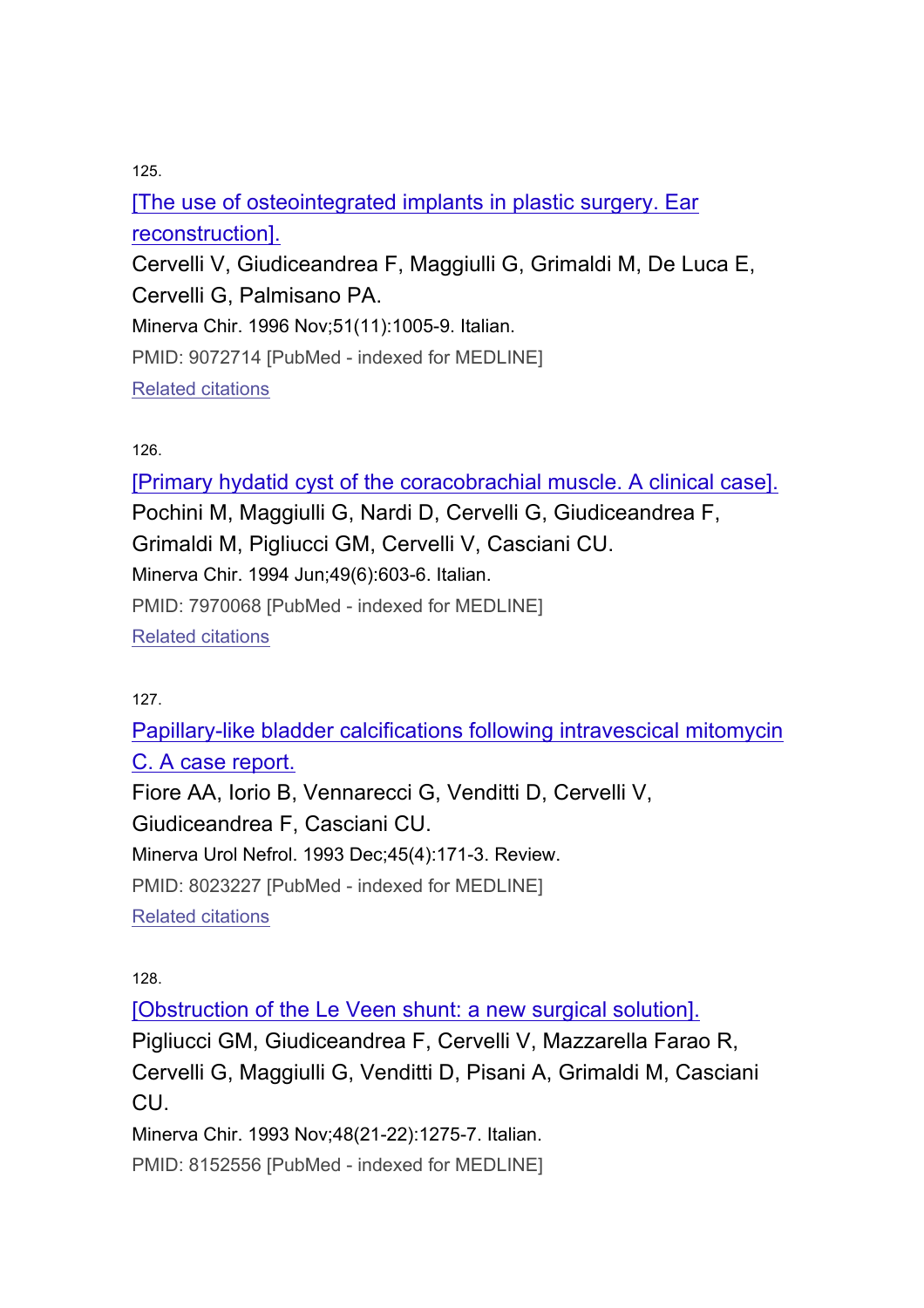Optimization of pre-, intra- and postoperative hyperthermic treatment in inoperable lower bowel and liver tumors.

Pigliucci GM, Giudice Andrea F, Venditti D, Cervelli V, Casciani CU. Oncology. 1993 Sep-Oct;50(5):390-2.

PMID: 8378036 [PubMed - indexed for MEDLINE]

Related citations

130.

[Darier-Ferrand dermatofibrosarcoma. General aspects and personal experience].

Potenza C, Cristiani R, Giudiceandrea F, Cervelli V, Grimaldi M, Maschio MC, Cervelli G.

Riv Eur Sci Med Farmacol. 1992 Nov-Dec;14(6):405-7. Italian.

PMID: 1308609 [PubMed - indexed for MEDLINE]

Related citations

131.

[Gingival hyperplasia induced by cyclosporin A]. Cervelli V, Guidiceandrea F, Pigliucci GM, Venditti D, Iorio B, Grimaldi M, Casciani CU. Riv Eur Sci Med Farmacol. 1992 Jul-Aug;14(4):257-9. Italian. PMID: 1306002 [PubMed - indexed for MEDLINE] Related citations

132.

[The optimal implantation of the peritoneal-jugular shunt with LeVeen valve].

Venditti D, Pigliucci GM, Giudiceandrea F, Cervelli V, Casciani CU. G Chir. 1992 May;13(5):327-8. Italian.

PMID: 1307715 [PubMed - indexed for MEDLINE]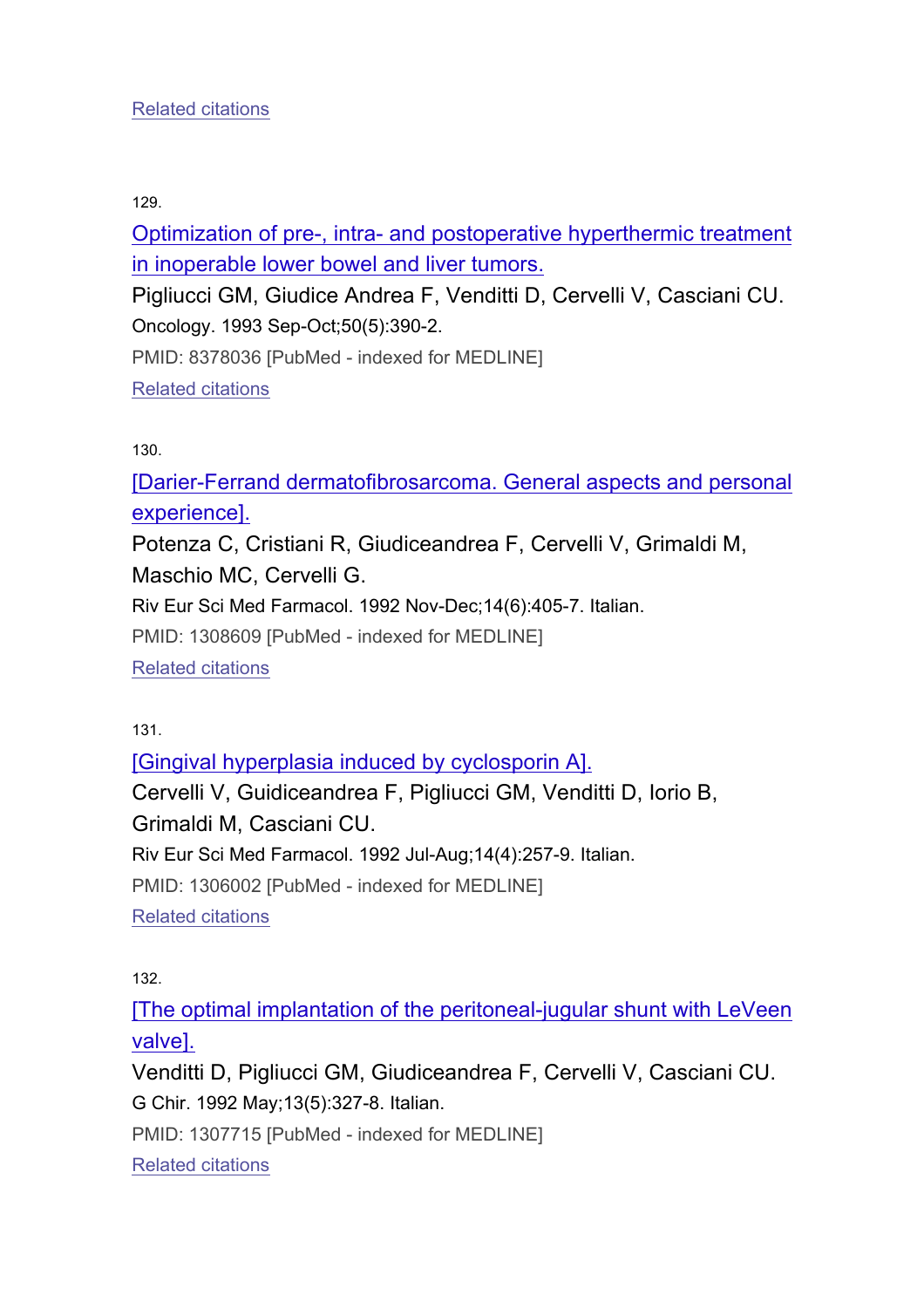[Cultured human skin: prospects for use in the treatment of local burn injuries].

Grimaldi M, Cervelli V, Giudiceandrea F, Maschio MC.

Riv Eur Sci Med Farmacol. 1992 May-Jun;14(3):199-201. Review. Italian. No abstract available.

PMID: 1298978 [PubMed - indexed for MEDLINE]

Related citations

134.

[A new approach in the treatment of esophageal varices in the cirrhotic patient].

Pigliucci GM, Venditti D, Giudiceandrea F, Cecere AM, Cervelli V, Casciani CU.

Minerva Chir. 1992 Apr 15;47(7):637-40. Italian. No abstract available.

PMID: 1589123 [PubMed - indexed for MEDLINE]

Related citations

135.

[Transhepatic and mini-laparotomic approach in the embolization of the left gastric vein].

Pigliucci GM, Giudiceandrea F, Venditti D, Cervelli V, Casciani CU. G Chir. 1992 Apr;13(4):202-3. Italian.

PMID: 1637630 [PubMed - indexed for MEDLINE]

Related citations

136.

[Surgery of epithelioma in the outer canthus].

Potenza C, Cristiani R, Cervelli V, Grimaldi M, Giudiceandrea F, Maschio MC.

Riv Eur Sci Med Farmacol. 1992 Mar-Apr;14(2):93-5. Review. Italian.

PMID: 1484991 [PubMed - indexed for MEDLINE]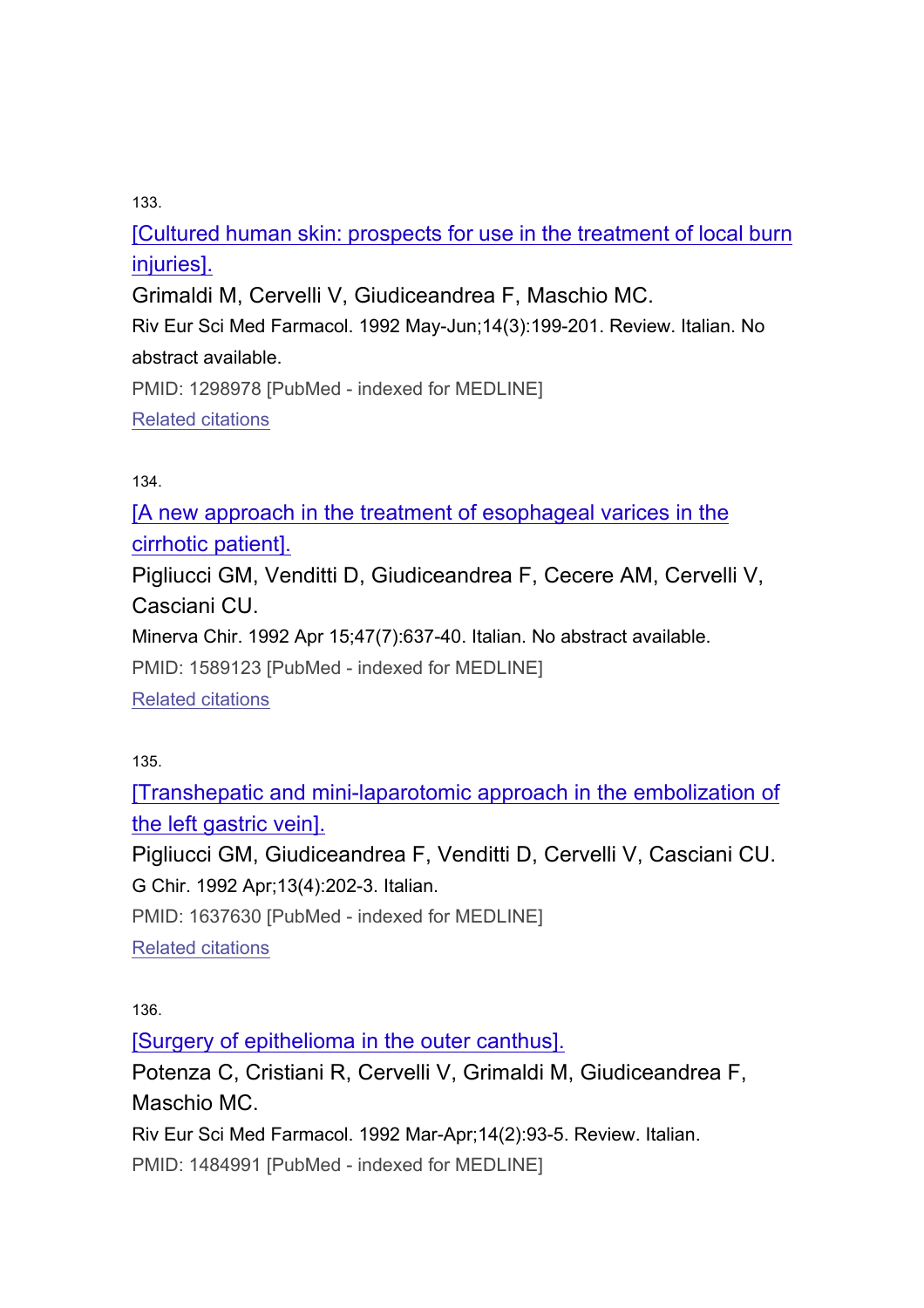[Malignant melanoma on a congenital nevocytic nevus: general considerations and description of a case].

Potenza C, Cristiani R, Cervelli V, Grimaldi M, Giudiceandrea F, Maschio MC.

Riv Eur Sci Med Farmacol. 1992 Mar-Apr;14(2):91-2. Italian. No abstract available.

PMID: 1484990 [PubMed - indexed for MEDLINE] Related citations

138.

Gangliosides potentiate the immunosuppressive effects of cyclosporin A in rat skin allografts.

Sconocchia G, Ausiello CM, Spagnoli GC, Sciortino G, Filinger V, Giudiceandrea F, Cervelli V, Adorno D, Casciani CU. Transpl Int. 1992;5 Suppl 1:S544-6.

PMID: 14621872 [PubMed - indexed for MEDLINE]

Related citations

139.

[Surgical lesions of the facial nerve: anatomy, semiology and nervous function].

Maschio MC, Giudiceandrea F, Grimaldi M, Cervelli V. Riv Eur Sci Med Farmacol. 1991 Sep-Dec;13(5-6):247-50. Review. Italian. PMID: 1819853 [PubMed - indexed for MEDLINE] Related citations

140.

[The effect of fluoride on teeth]. Damante S, Bruno G, Cortesini C, Cervelli V. Prog Odontoiatr. 1991 Apr;4(4):22-6. Italian. No abstract available. PMID: 1884037 [PubMed - indexed for MEDLINE]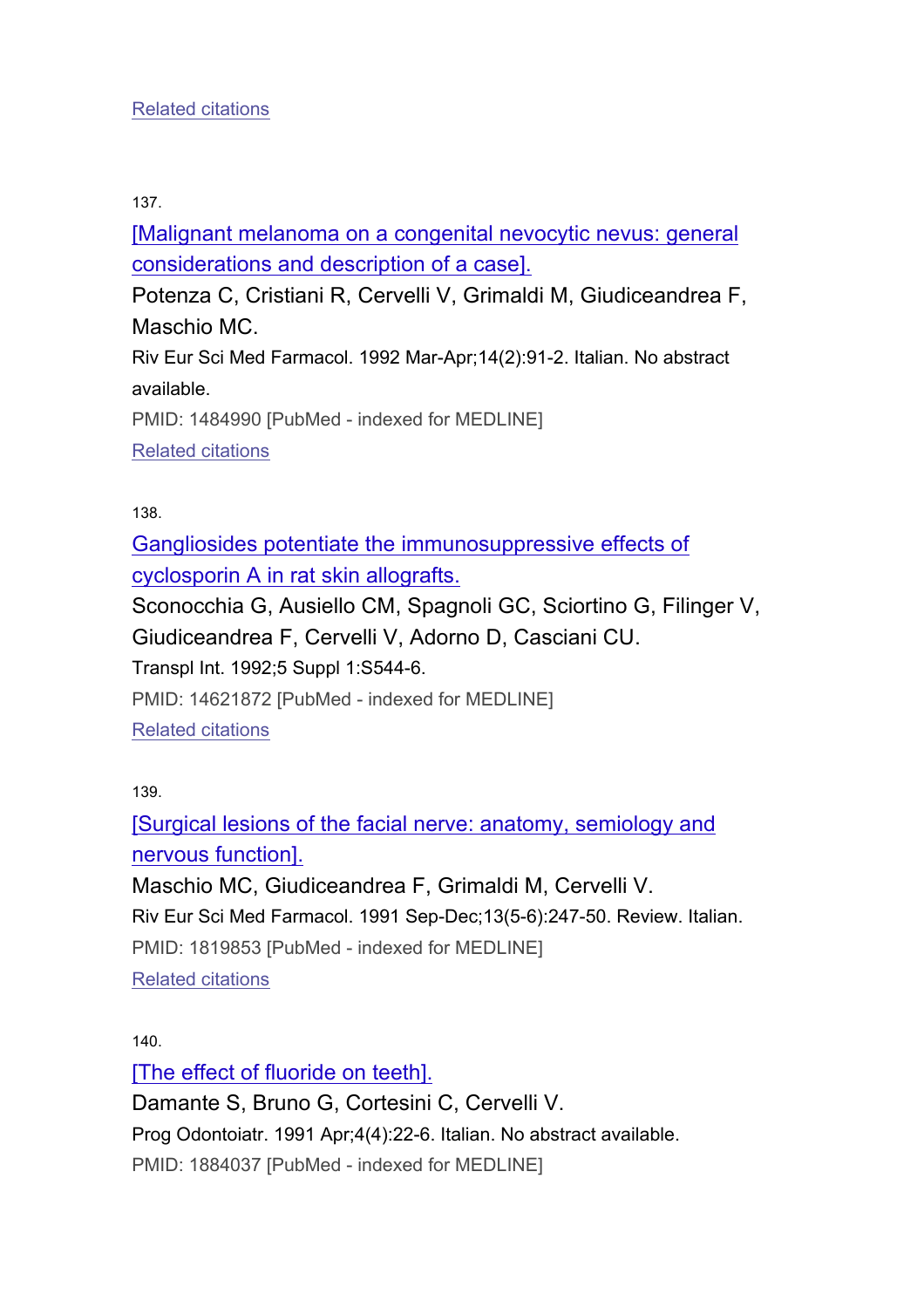## Related citations

141.

Reduced nephrotoxicity and hepatoxicity in cyclosporin A therapy by enalapril and spironolactone in rats.

Iacona A, Rossetti A, Filingeri V, Orsini D, Cesarini A, Cervelli V, Adorno D, Casciani CU. Drugs Exp Clin Res. 1991;17(10-11):501-6. PMID: 1841039 [PubMed - indexed for MEDLINE] Related citations

142.

Cyclosporine and the ischemic rat liver. Stortoni F, Durante CM, Cervelli V, Svegliati F, Rossetti A, Iacona A, Cesarini A, Filingeri V, Rosati R, Poy C, et al. Transplant Proc. 1990 Oct;22(5):2327-8. No abstract available. PMID: 2219391 [PubMed - indexed for MEDLINE] Related citations

143.

[Cyclosporin (CyA) and H2 antagonists].

Filingeri V, Rosati R, Iacona A, Giacomelli R, Famularo G, Calogero A, Cervelli V, Tonietti G, Casciani CU. Minerva Med. 1990 May;81(5):399-402. Italian. PMID: 1974038 [PubMed - indexed for MEDLINE] Related citations

144.

Generation of non MHC restricted cytotoxic immune responses: effects of "in vitro" hyperthermic treatment.

Spagnoli GC, Ausiello CM, Sconocchia G, Amici C, Antonelli G, Sciortino G, Cervelli V, Casciani CU.

Adv Exp Med Biol. 1990;267:501-6. No abstract available.

PMID: 2128437 [PubMed - indexed for MEDLINE]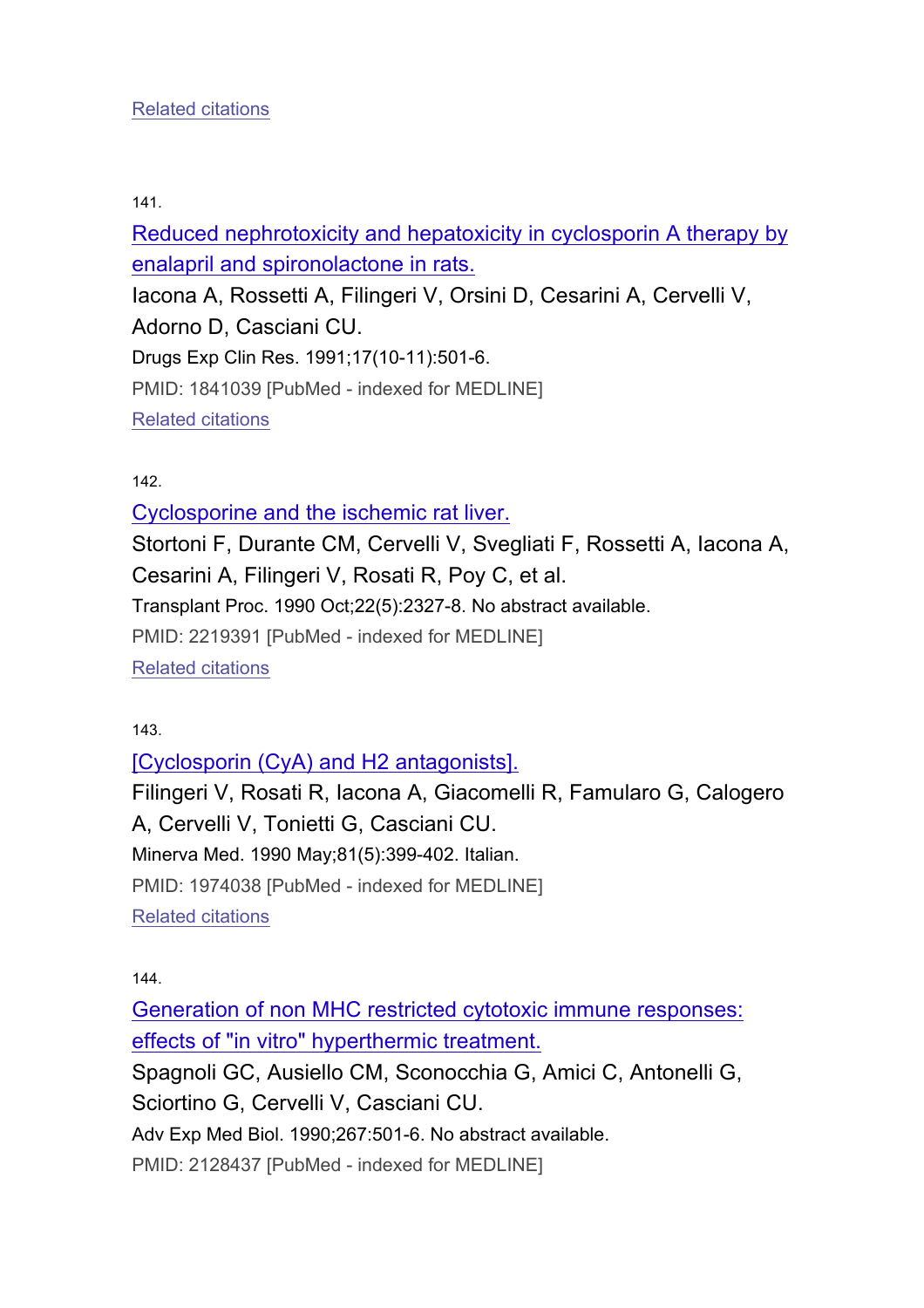## Related citations

#### 145.

## Perspectives and hopes for the 1990s.

Pigliucci GM, Iorio B, Venditti D, Fiorito R, Vittorini V, Cervelli V, Casciani CU. Adv Exp Med Biol. 1990;267:293-6. Review. No abstract available. PMID: 2088045 [PubMed - indexed for MEDLINE] Related citations

#### 146.

Drug interaction between cyclosporin A and nizatidine in Sprague-Dawley rats. Filingeri V, Rosati R, Giacomelli R, Famularo G, Iacona A, Cervelli V, Davoli E, Tonietti G, Casciani CU. Drugs Exp Clin Res. 1990;16(9):475-9. PMID: 1983111 [PubMed - indexed for MEDLINE] Related citations

147.

Protective effect of inosine administration on ischemic rat liver cell injury.

Stortoni F, Rosati R, Filingeri V, Svegliati F, Orlandi A, Cervelli V, Casciani CU.

Transplant Proc. 1988 Oct;20(5):974-6. No abstract available.

PMID: 3188198 [PubMed - indexed for MEDLINE]

Related citations

148.

Allopurinol and superoxide dismutase administration in prevention of rat kidney ischemic injury.

Rosati R, Stortoni F, Filingeri V, Svegliati F, Cervelli V, Casciani CU. Transplant Proc. 1988 Oct;20(5):928-30. No abstract available.

PMID: 3188197 [PubMed - indexed for MEDLINE]